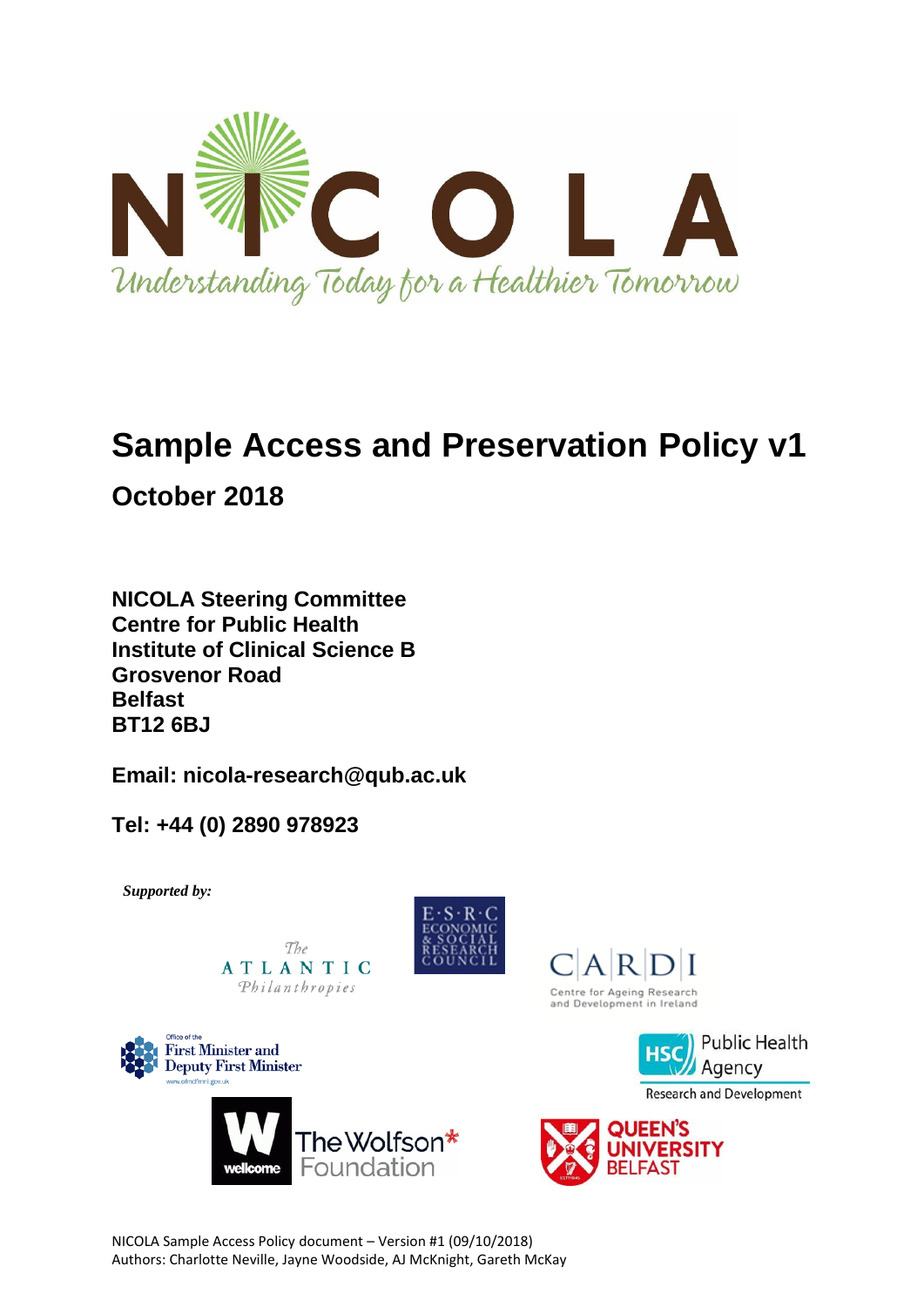# **CONTENTS**

| 1.4 |  |
|-----|--|
|     |  |
|     |  |
|     |  |
|     |  |
|     |  |
|     |  |
|     |  |
|     |  |
|     |  |
|     |  |
|     |  |
|     |  |
|     |  |
|     |  |
|     |  |
|     |  |
|     |  |
|     |  |
|     |  |
|     |  |
|     |  |
|     |  |
|     |  |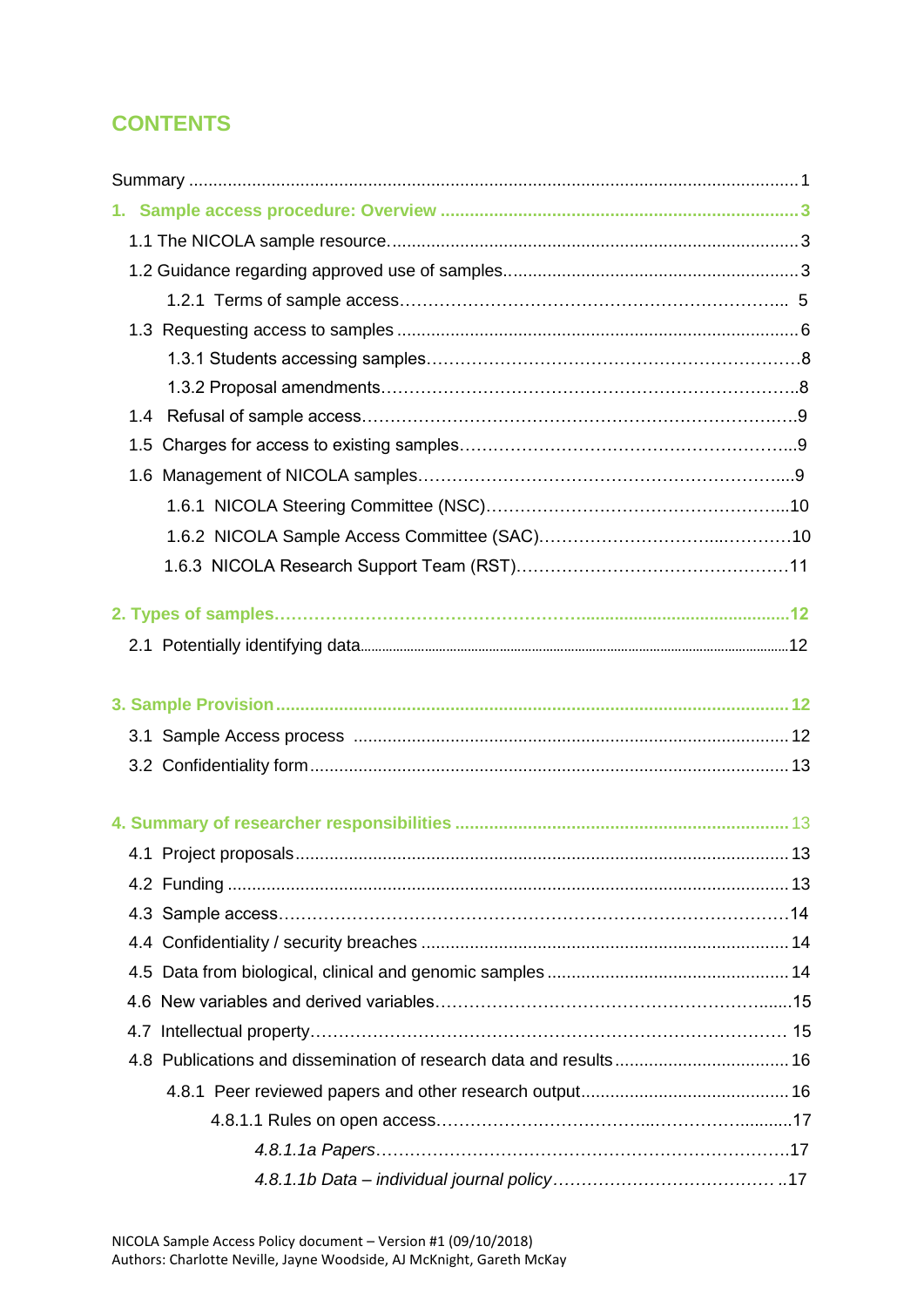| Appendix One:         |                                                                  |  |
|-----------------------|------------------------------------------------------------------|--|
| <b>Appendix Two:</b>  | Flowchart showing the process of applying for access to NICOLA   |  |
| Appendix Three:       | NICOLA Sample Research Proposal Review Form21                    |  |
| <b>Appendix Four:</b> | Flowchart showing the process for Statistical Disclosure Control |  |
| <b>Appendix Five:</b> | Flowchart showing the process for the screening of NICOLA        |  |
| <b>Appendix Six:</b>  |                                                                  |  |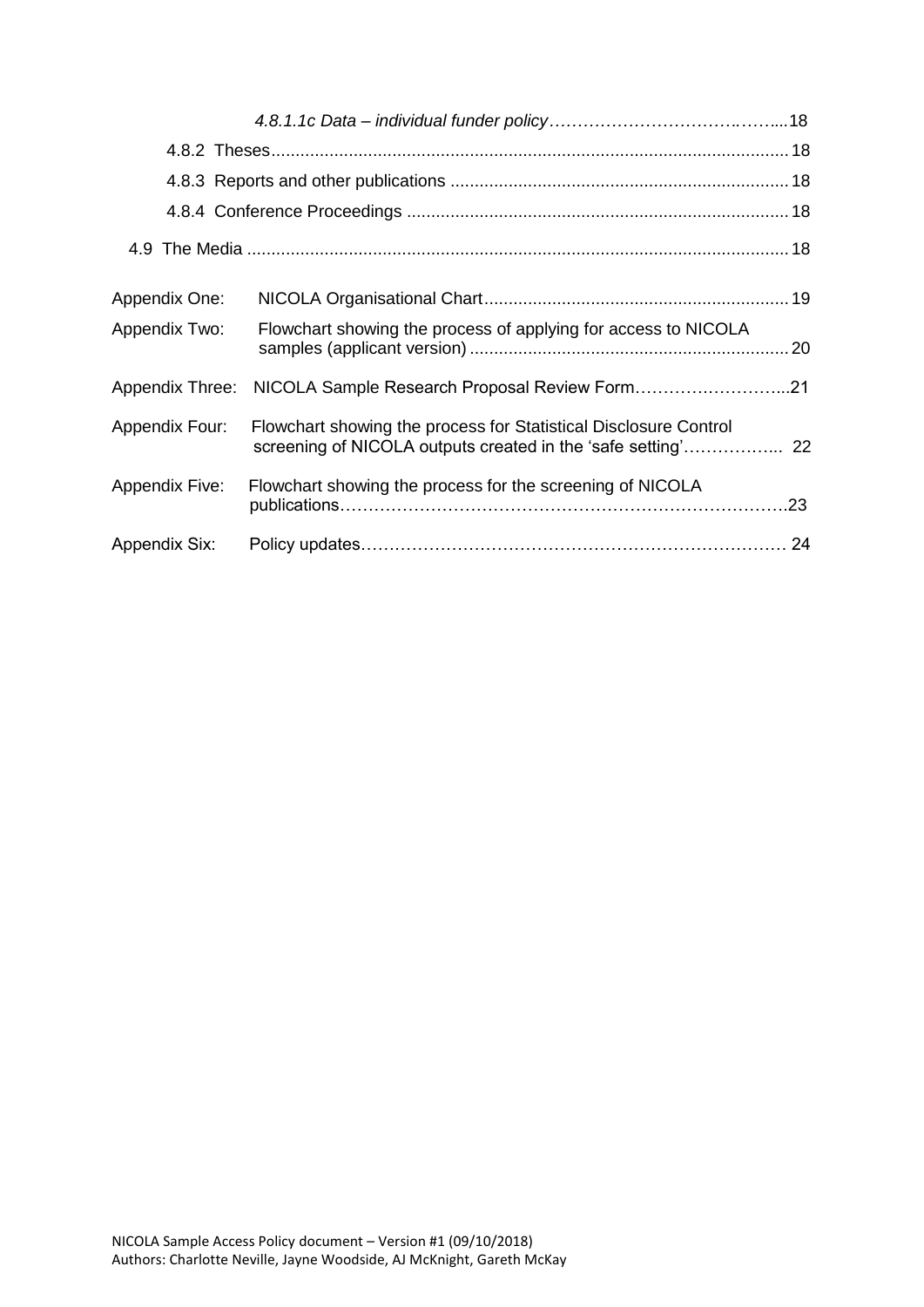# **Summary**

The **N**orthern **I**reland **CO**hort for the **L**ongitudinal study Of **A**geing (NICOLA) is an omnibus panel study with longitudinal follow-up of a stratified random sample of approximately 8,500 men and women aged 50 years and over in Northern Ireland. The study was designed to be complementary to The Irish Longitudinal Study on Ageing (TILDA) that has been in progress in the Republic of Ireland since 2009 and provides an 'all-Ireland' perspective of the social, behavioural, economic, and environmental aspects of ageing for those living on the island of Ireland. NICOLA has also been designed to complement the English Longitudinal Study of Ageing (ELSA) in order to provide potential for comparisons between the health of older adults in Northern Ireland and England. This places Northern Ireland in the network of existing longitudinal ageing studies such as those mentioned above and including Healthy Ageing in Scotland (HAGIS). A unique aspect of NICOLA is its specific focus on transition points in ageing and the effects of diet on the ageing process. The study also focuses in on other research areas that are of unique relevance to Northern Ireland. Ethical approval for Wave 1 of NICOLA was granted from the School of Medicine, Dentistry and Biomedical Sciences Research Ethics Committee, Queen's University Belfast (QUB, Ethics Reference 12.23).

Baseline data collection (Wave 1) for NICOLA commenced in December 2013, with data collected from 8504 participants via a CAPI (consent obtained from  $n = 8452$ ). Data was also collected from a physical health assessment ( $n = 3743$ ), self-completion questionnaire ( $n = 5042$ ) and food frequency questionnaire. Wave 2 is underway with data collection due to complete early to mid 2019. Follow-up measurements (Wave 3, Wave 4…) will take place every 2 - 3 years over a period of at least 10 years. *Interview and self-completion questionnaires data* (Wave 1) includes: socio-economic and sociodemographic factors (e.g. finances, employment, retirement), self-reported measures on mental, physical, and cognitive health, help and helpers, health and social care utilisation, health behaviours, medication use, social connectedness, social participation, personality measures, and dietary intake. *Health assessment data* (Wave 1) includes: biological samples (blood and urine), multi-omic biomarkers, cardiovascular function, cognitive function, respiratory function, physical activity, visual and retinal function, and anthropometry.

The purpose of this document is to describe in detail the general processes and procedures involved in accessing the NICOLA biological, clinical and multi-omic samples. We aim to encourage and facilitate sample access with all '*bona fide'* researchers as defined by the UK Research and Innovation (UKRI) [\(https://www.ukri.org/\)](https://www.ukri.org/) and welcome proposals from researchers worldwide, either for collaborative projects or for other forms of sample access in order to help advance research knowledge.

#### *By 'bona fide' researcher we mean:*

*A person with the professional expertise and experience to conduct 'bona fide' research; and a formal relationship with a bona fide research organisation that requires compliance with appropriate research governance and management systems.*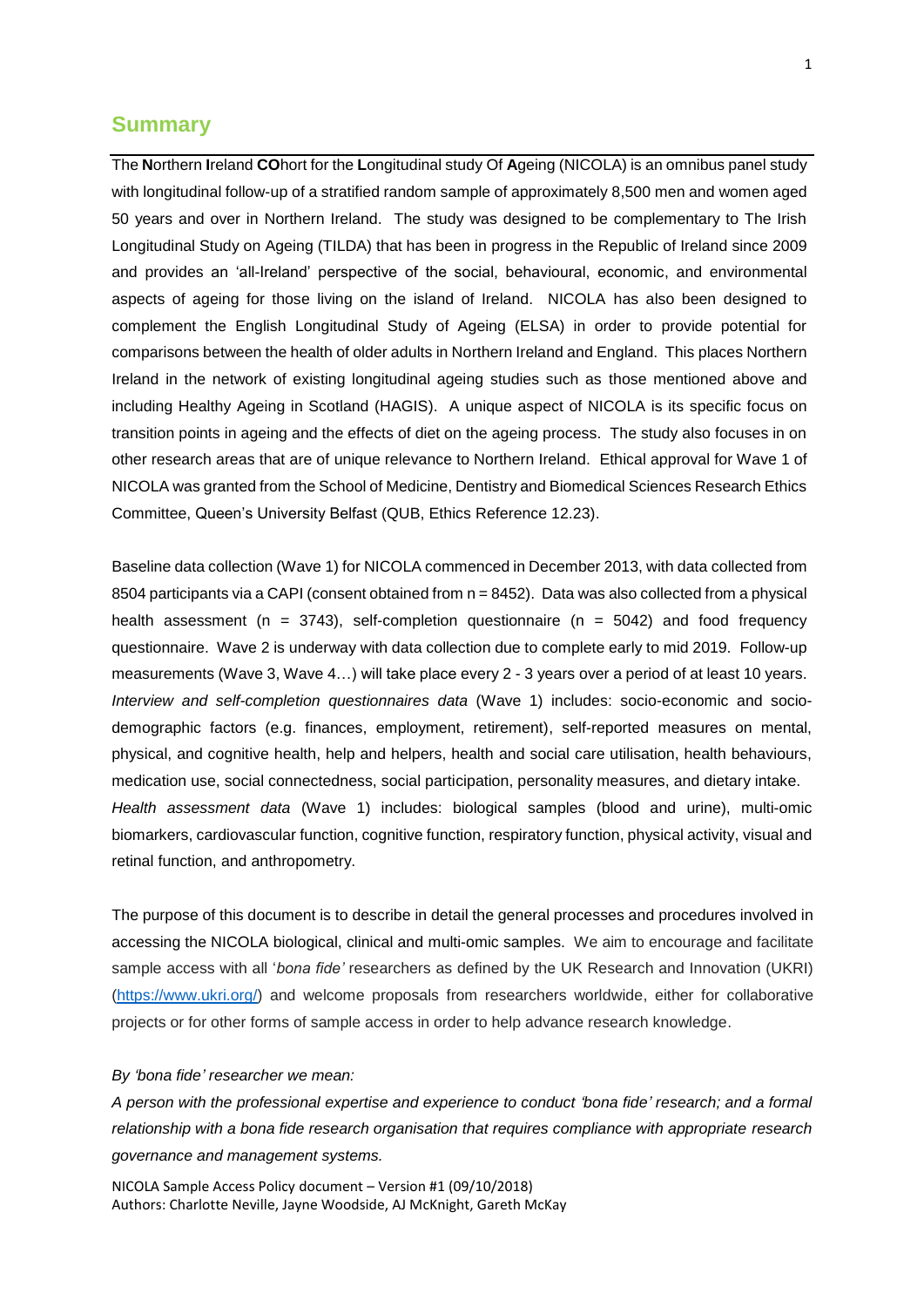*By 'bona fide' research organisation we mean:*

*One that has the capability to lead or participate in high quality, ethical research. It will have a public commitment to adhere to recognised research and information governance good practice. (It is not a requirement that such research is the primary business of that organisation, or that all of the research undertaken by that organisation is published. Nor is it a requirement that the organisation be publicly funded.)*

This policy document ultimately aims to help researchers conduct their studies in a transparent and streamlined manner. If your query specifically relates to data generated from completed analysis of biological samples or multi-omic biomarkers, please refer to our separate Data Access Policy Document (available on the researcher section of the [NICOLA website\)](https://www.qub.ac.uk/sites/NICOLA/Informationforresearchers/) which provides guidelines regarding the use of data from NICOLA.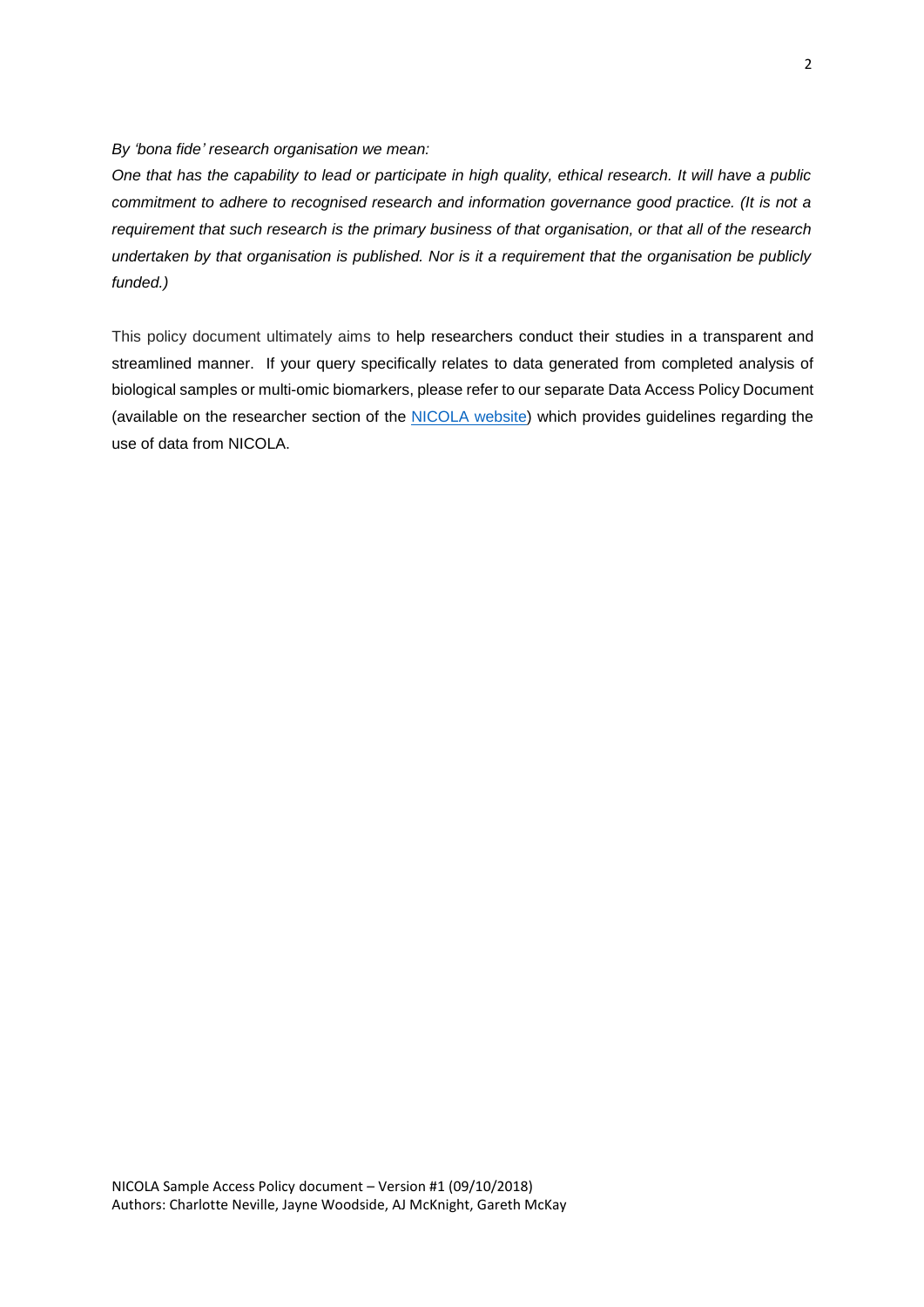# **1. Sample Access Procedure: Overview**

### **1.1. The NICOLA Sample Resource**

NICOLA is run as a resource to be used by the research community. The process for accessing samples is the same for all individuals, regardless of research area, institution, location or funding source, provided the proposed research is **not** being carried out for personal or commercial gain.

A Sample Access Committee (SAC) has been established to provide oversight and guidance with any applications requesting access to NICOLA samples and subsequent analysis of samples. Access to biological samples collected within NICOLA is limited as a result of the small volume available. If, however, an extensive range of quality-controlled assays of all samples can be undertaken (e.g. by low-cost typing for molecular samples, by NMR for multiple analytes, or by methods for multiple antibodies) then these assays will be performed and results included within the NICOLA database, thereby increasing access to information derived from biological samples. To develop the sample resources, the NICOLA Steering Committee (NSC) has, in conjunction with ESRC obtained funding for undertaking biological assays and genotyping on samples similar to those performed in the UK Biobank. Further information regarding the biological assays and genotyping laboratory methods used for the analysis of NICOLA samples is available on the NICOLA website. Any further queries regarding samples or laboratory procedures can be addressed by the NICOLA Project Manager (NICOLA@qub.ac.uk). If your query is specifically related to biological samples for molecular analyses please contact Dr Amy Jayne McKnight (via the NICOLA Research Support Office, NICOLAresearch@qub.ac.uk).

### **1.2 Guidance regarding approved use of samples**

Ethical approval was obtained for all sample collections. This included consent for future research including genetic studies. Where possible biological samples are stored in multiple aliquots to limit the need for freeze thaw cycles and thereby enable as much analysis as possible. However the number of aliquots varies between sample types. Samples involving Human Tissue (i.e. urine, buffy coat, whole blood) are handled, stored and logged according to standard operating procedures set in place by Research Governance, QUB and which fulfil the requirements laid down by the Human Tissue Authority as defined by the Human Tissue Act 2004 (HT Act).

NICOLA Sample Access Policy document – Version #1 (09/10/2018) Authors: Charlotte Neville, Jayne Woodside, AJ McKnight, Gareth McKay The samples in the NICOLA biorepository are finite i.e. there are limited stocks available. Given the very limited amount of this depletable resource, access to the samples will be carefully controlled, with guidance from the NICOLA SAC. The NICOLA SAC are responsible for ensuring that samples are used for projects that maximise the amount of data obtained from available samples and that these data are subsequently made available to other researchers. The SAC will facilitate access to stored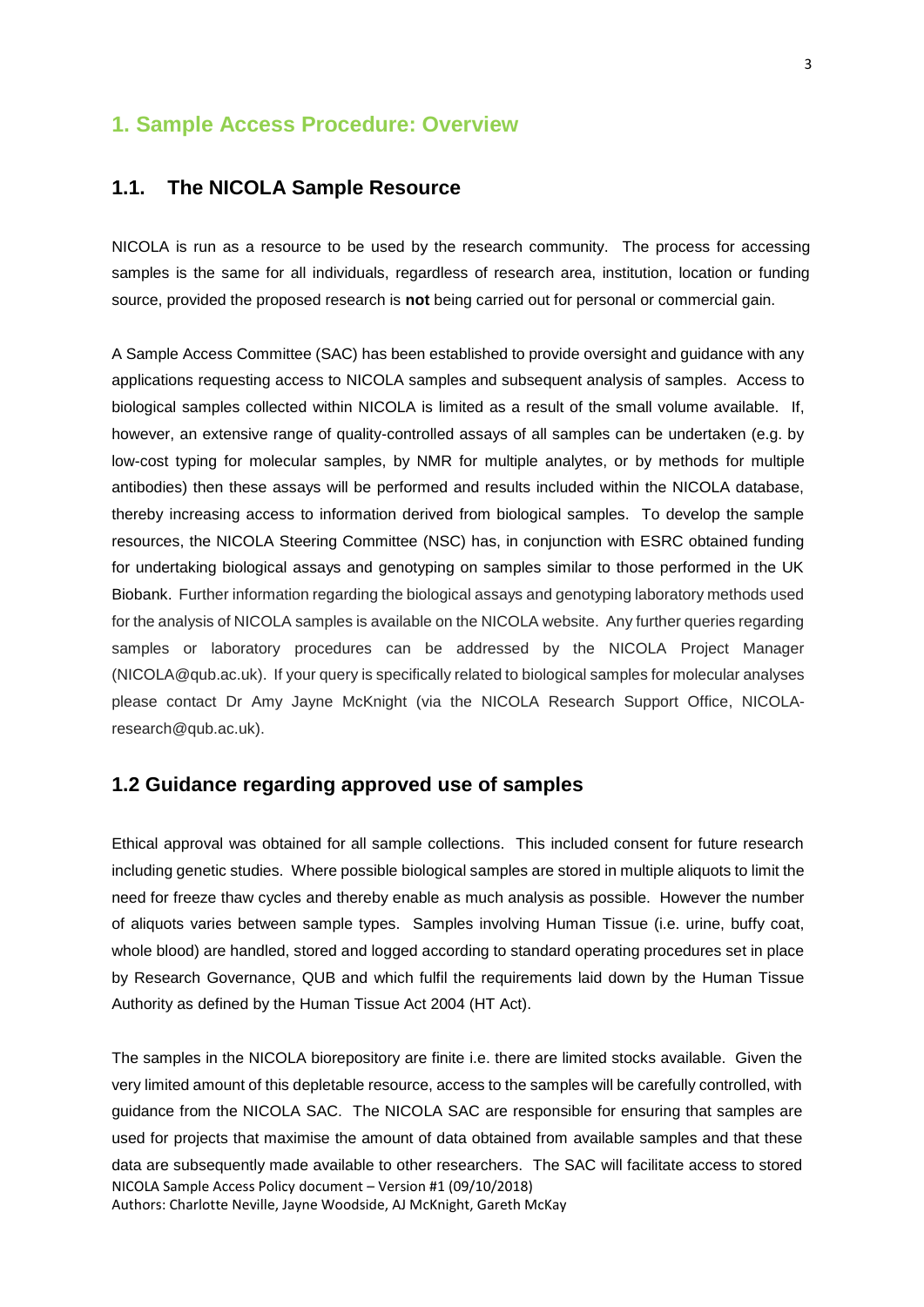samples so that they get the widest possible usage while ensuring that scientific rigour is applied in selecting proposals that will yield data which are i) reliable, ii) informative and iii) novel. Researchers granted access to the samples should maximise the epidemiological strengths of the NICOLA cohort, whilst also recognising limitations of the biorepository (in terms of sampling protocols, processing, storage and availability).

It is likely that different researchers will want to conduct a range of overlapping assays on different subsets of study participants (for example, comparing cases of particular conditions versus controls without the particular condition; measurements in samples obtained at baseline and at a repeat visit in a subset to correct for regression dilution). In order to make appropriately efficient, quality controlled use of this limited resource, multiple simultaneous assays in the entire NICOLA cohort would be ideal. Where possible, sub-studies should not routinely reuse the same samples, minimising the likely exhaustion of those samples. Such a strategy would maximise the information available to researchers while minimising sample depletion, and would also facilitate different comparisons since the assay methodology and quality control would be consistent across the whole cohort. Suggestions for particular assays to be included in these multiple-assay schedules will be welcomed, and all assay values will become part of the dataset, thus widening access. In general, however, it is expected that few requests for direct access to aliquots of samples will be agreed by the SAC. As NICOLA has been established as a prospective resource, the participants' samples are expected to be used chiefly (but not solely) to assess the relevance of different exposures assessed at baseline to the subsequent development of disease. This will typically be done by conducting case-control or case-cohort studies of particular health outcomes "nested" within the cohort. Preference will be given to studies that maximise outcomes from each 'thawed sample'. This approach has the advantage that the assays only need to be conducted on samples from relatively small subsets of "informative" participants who develop a particular disease and similar numbers of controls. Decisions about what assays to perform only need to be made when specific hypotheses are clearer (rather than at the time of sample collection), and the range of assays that can be conducted at reasonable cost is much wider. This framework means that assay costs are substantially reduced, depletion of limited samples is minimised, good quality control is facilitated, and scientific return is maximised.

A policy for release of low frequency and rare variants or those with clinical impact is under review. In some cases, the NICOLA team may prefer to conduct the sample analysis in-house in line with researchers needs, and provide the applicant access to data only, however, this will be judged on a case by case basis. Where competition exists for the same set of samples, preference will be given to NICOLA member groups over other requests for applications of similar scientific merit. Safeguards will be maintained to help ensure the anonymity and confidentiality of participants' data and samples. Researchers will enter a legal agreement with NICOLA not to make any attempt to identify participants, and data and/or samples provided to researchers from the Resource will not identify any particular participant (i.e. they will be "anonymised").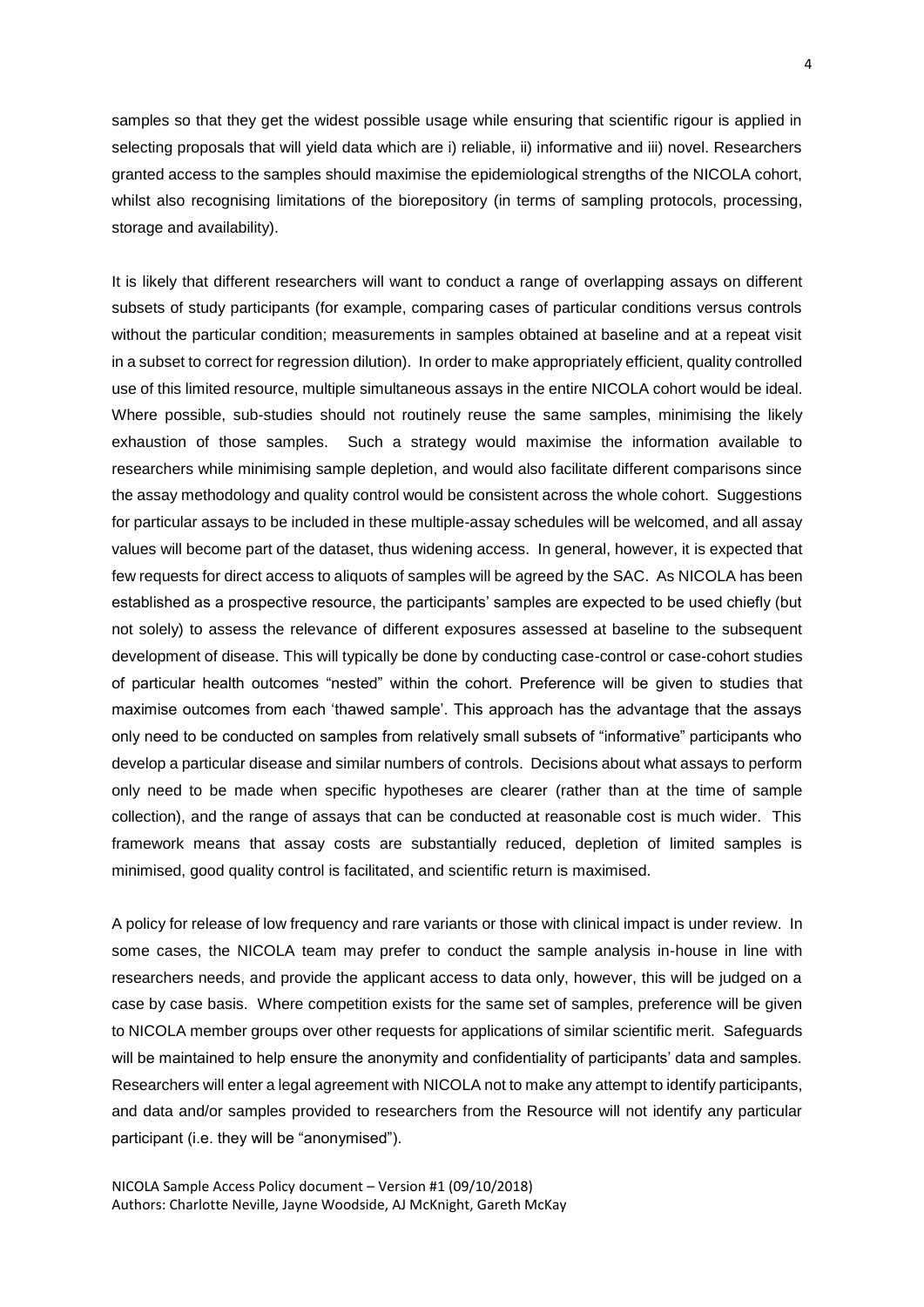#### **1.2.1 Terms of Sample Access**

Proposals that request finite samples must satisfy the following criteria to be approved:

- Scientific strength, novelty and potential health or social impact of the proposal must sufficiently justify use of NICOLA cohort samples i.e. the data obtained from the samples will be analysed in conjunction with other data held by NICOLA. Requests to use samples should clearly demonstrate that the proposed study will make use of longitudinal data and cannot be carried out in samples obtained from another source. Use of the samples to investigate associations must be justified on the grounds of potential clinical (or social) relevance, for example
	- i) disease diagnosis and pathogenesis
	- ii) evidence for public health messages, or clinical guidelines
	- iii) clinical or social evidence risk-stratify patients e.g. novel predictors of clinical or social outcomes

iv) evidence for therapy selection e.g. a biomarker that may predict a better (or worse) response to therapy options.

v) method harmonisation.

- The analysis proposed does not already exist for the same time point. Samples will not be released for a repeat study where data already exists for NICOLA unless as part of a multicentre harmonisation study for biomarkers. Requests to repeat or carry out very similar analysis will not be approved unless there are compelling reasons.
- Evidence must be provided to show methodology is appropriate given the processing history of the samples e.g. evidence from published literature or pilot data generated on samples processed in a similar manner. NICOLA samples will not be released for method development unless it is related to method harmonisation.
- The assay test platform should be carried out using gold standard automated methods with proven quality assurance measures in place, preferably NHS accredited or externally audited. The assay should be sensitive enough to detect a signal (<20 % CV as absolute and more desirable <10 %) in a majority of the samples (commensurate with the aims).
- The methodology should include measures to ensure the quality of any remaining sample is not jeopardised and can be used in further assays which can be used on freeze-thawed samples.
- Results generated from any analysis of biological samples must be returned (at an individual result level) to the NICOLA data repository upon completion of the research.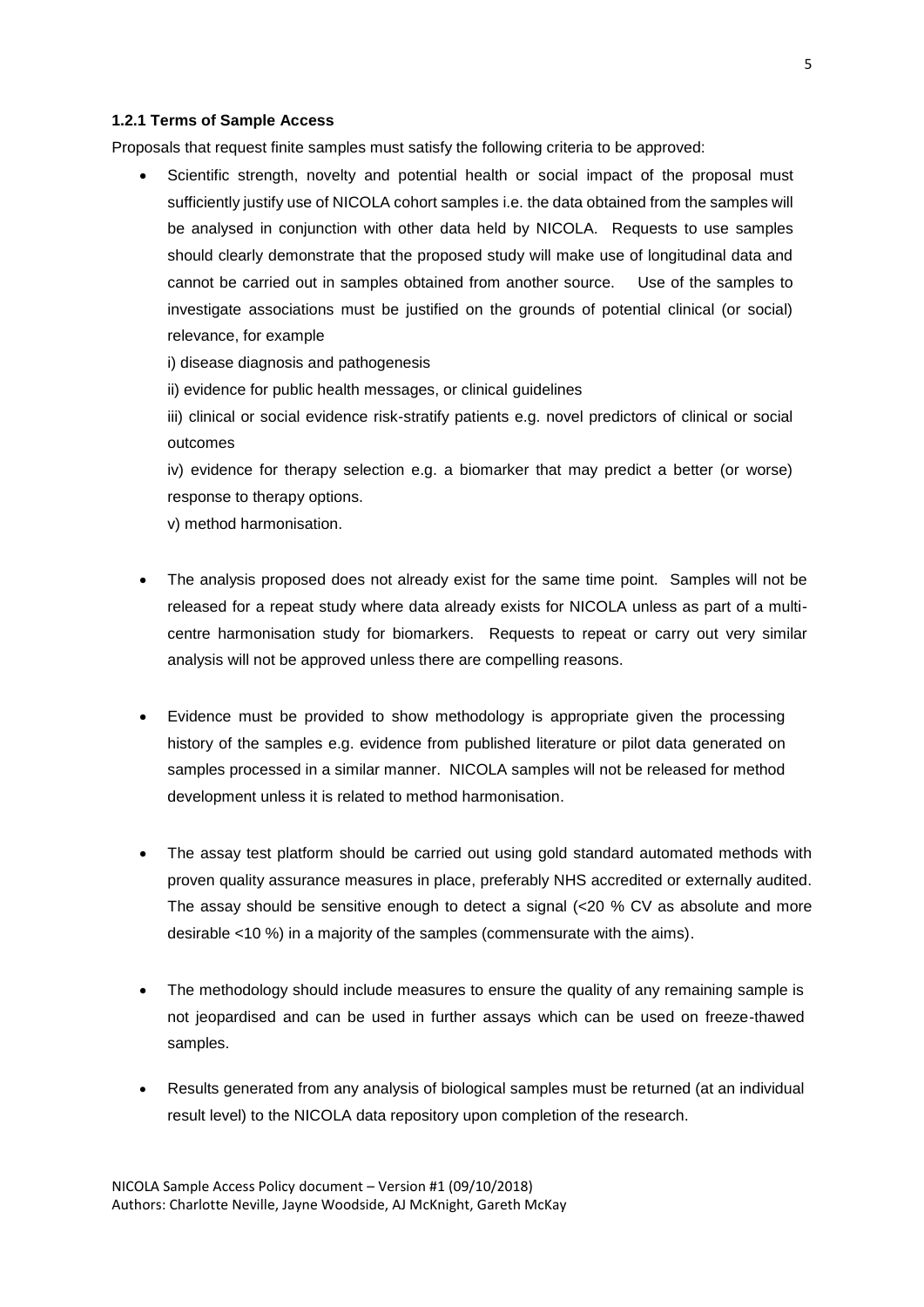- The volume requested is reasonable and does not seriously deplete the resource. For all assays, the volume of sample consumed by the assay will be judged against the potential benefits of the study, with advice from appropriate experts as required.
- The work proposed is covered by existing ethical approval and is within the scope of the consents obtained for the specific samples.

At least one aliquot of each sample type will be retained for longitudinal studies across NICOLA waves and for future global discovery projects. The exceptions to this are those sample types where only one aliquot was originally produced.

All sample requests for finite biological samples will be subjected to review by the NICOLA SAC to ensure they meet the conditions above and that the amount of material required is acceptable. Please note this means the approval of requests to access NICOLA samples can take up to 12 weeks.

If a request is approved samples will be supplied with the following conditions:

- Researchers will have to pay for access to the sample resource on a cost-recovery basis for their proposed research. These will include a fixed charge for initiating the application review process and for retrieval of samples, and a variable charge depending on how many samples, tests and/or data are required, and any, shipping costs (outward transfer and return). Costs will be provided on a case by case basis depending on the work involved and may be subject to VAT. For contributing members, the level of discount will be dependent on their contribution to NICOLA.
- Where it is possible to use samples which have been thawed and refrozen, samples which have been returned from other projects will be supplied in preference to unused stock if available.
- NICOLA reserve the right to specify where the analysis will be carried out in order to ensure results obtained are comparable to existing data.
- Any samples remaining after analysis must be returned to the NICOLA sample repository

# **1.3. Requesting access to samples**

NICOLA Sample Access Policy document – Version #1 (09/10/2018) Authors: Charlotte Neville, Jayne Woodside, AJ McKnight, Gareth McKay Researchers wishing to access NICOLA samples may first make an expression of interest either by phone or by email to the NICOLA Project Manager (nicola-research@qub.ac.uk). This may be to find out whether the type and number of samples required are available and to enquire about any charges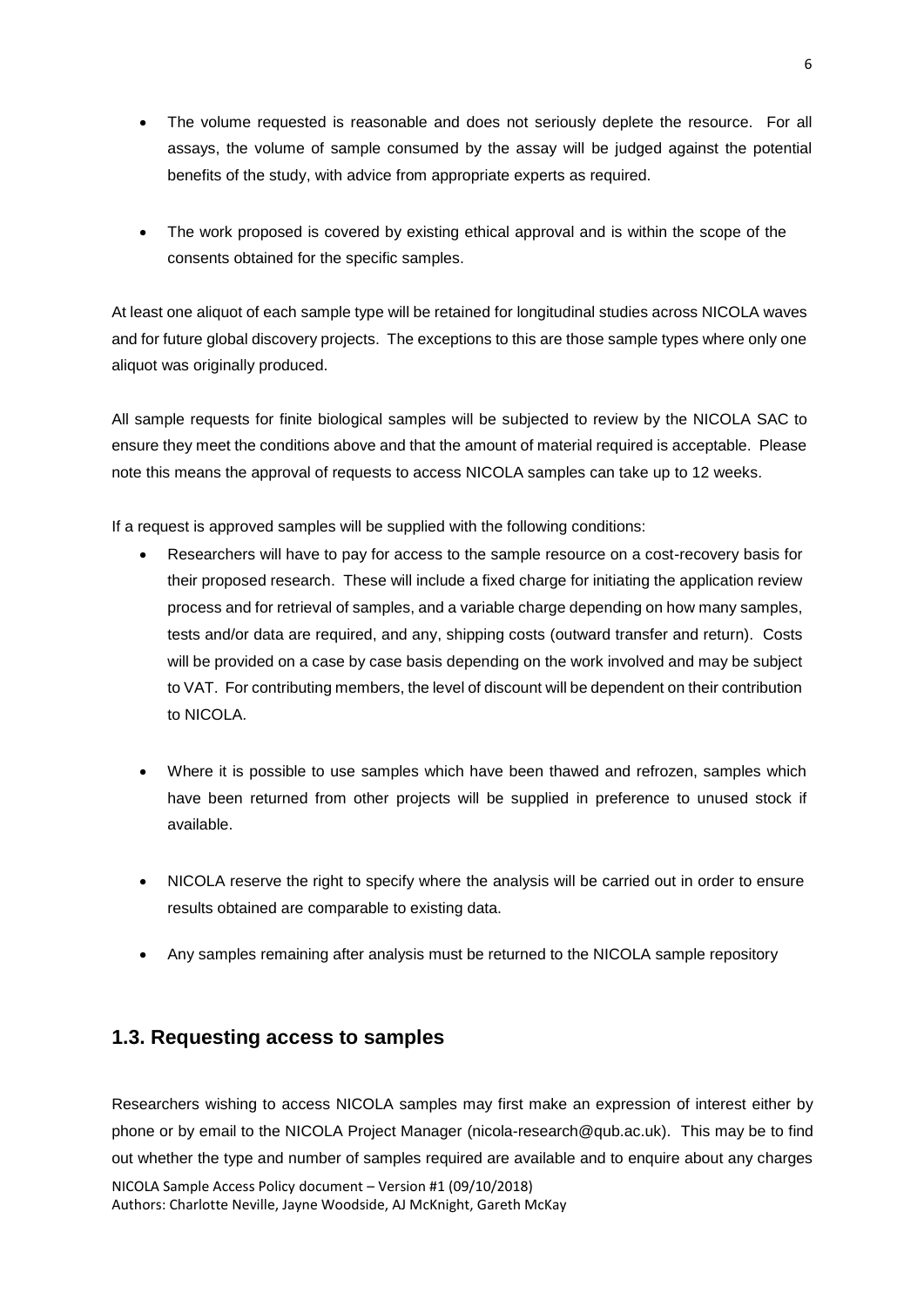that may apply for accessing the samples. Details regarding the subsequent formal process of applying for access to NICOLA samples are provided in Appendix 2.

Researchers are required to take the following steps in order to access the existing NICOLA biological and clinical samples:

*Stage 1*) *Submission of research proposal form:* An outline of the proposed study should be submitted using the NICOLA research proposal form available within the researcher section of the NICOLA website. This proposal form should clearly state the purpose of requesting the NICOLA samples. The request form should include: contact details of the Principal Investigator (or supervisor for research student), project title, aims / hypothesis, start and the proposed end date of the research, the names of those in the research team, study design (including methods, statistical tests and proposed outcomes), type of samples requested, number of samples requested, volume required (if applicable), concentration required (for DNA only), justification of the samples requested, ability to analyse previously thawed samples, research team (and its expertise), confirmation of ethical approval (if relevant), name, affiliation and role of all persons who will be accessing the samples. The same research proposal form can be used to access data, if required. It is the responsibility of the applicant/researcher to ensure that the study for which the NICOLA samples are being used has the appropriate research ethics approval, research governance and funding approval (if relevant). For multiple projects individual forms must be submitted; one per project.

*Stage 2) Review of research proposal form*: Proposal forms will be reviewed by the NICOLA SAC which meet approximately every two months. Each proposal will be reviewed by at least one specialist reviewer for that disease group, one clinician and one basic scientist. All proposals will be reviewed on an individual basis. Consideration of the proposal will be based on four distinct areas: quality, importance, impact, and overall use of this limited resource, with a score out of 10 being given to each proposal (appendix 3). Priority will be given to mega-consortia studies that will generate the most robust research outcomes. Decisions on research proposals will fall into one of the following categories:

- (i) approved in principle pending ethics/funding
- (ii) approved with no alterations/conditions
- (iii) approved with conditions/minor changes required
- (iv) approval not granted requires major changes and/or resubmission required
- (v) approval not granted not supplying samples for this study

The researcher will receive an email informing them of the decision. You may also be directed towards local NICOLA subject leads to discuss your proposed research. In some cases, approval may be refused due to the lack of relevant biological samples. The NICOLA SAC reserves the right to impose additional restrictions as appropriate. Any queries relating to proposal submissions should be directed to NICOLA-research@qub.ac.uk.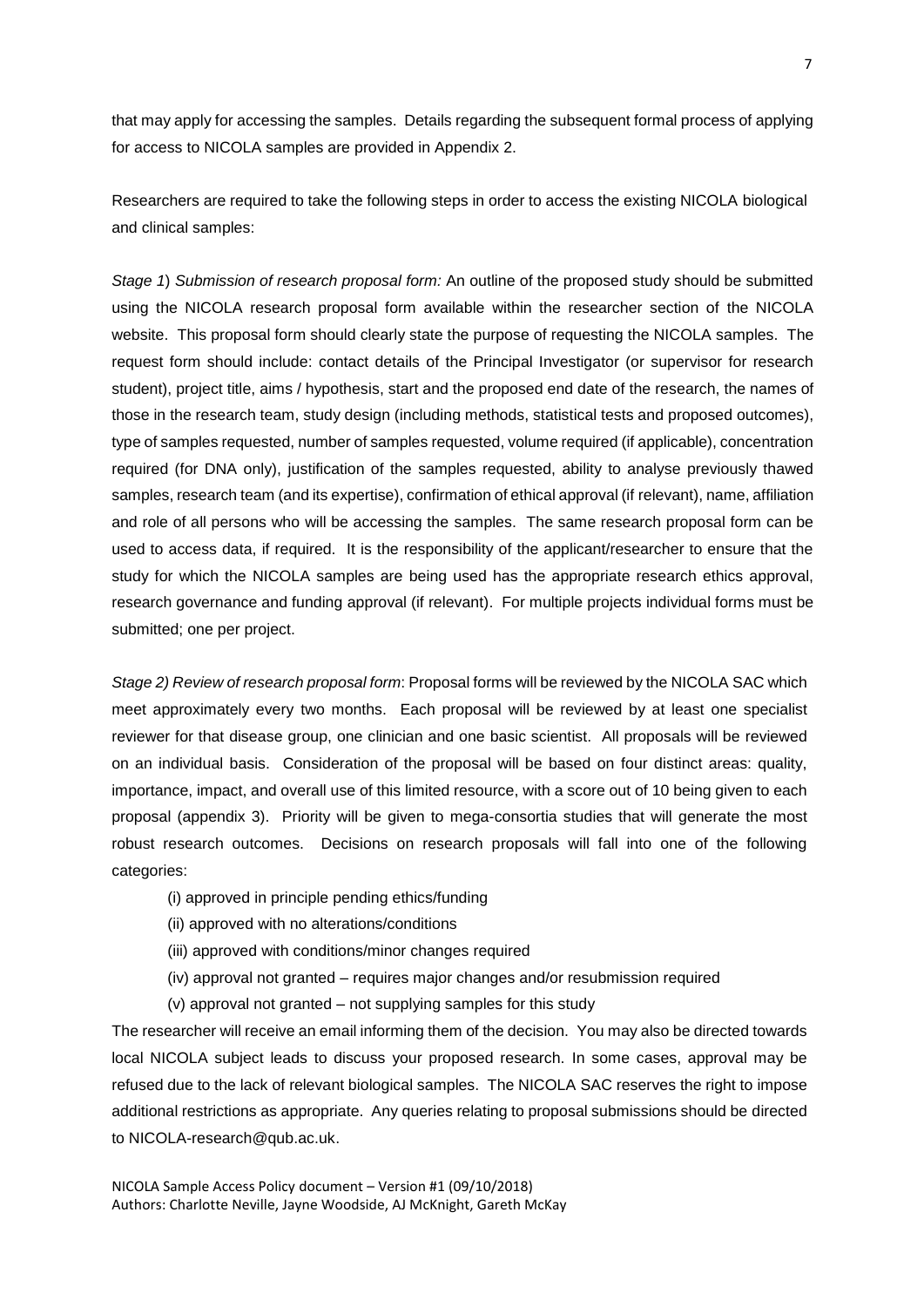*Stage 3) Data Induction:* The NICOLA Research Support Team will act as liaison and assist you in accessing the required samples. You will also be invited to meet the Data Manager (by Skype if necessary) in order to receive induction into the procedures and policies relating to NICOLA. At the end of the induction you will be requested to read and sign the appropriate Sample Access Agreement and Confidentiality Forms in order to ensure the confidential use of the samples.

*Stage 4) Access to samples:* For the majority of research studies, NICOLA samples will be analysed 'in-house' in the laboratories located within the Centre for Public Health, QUB. If samples are being analysed externally (outside QUB), then they are provided in accordance with QUB Standard Operating Procedure for Material Transfer [http://www.qub.ac.uk/Research/Governance-ethics-and](http://www.qub.ac.uk/Research/Governance-ethics-and-integrity/FileStore/Filetoupload,914030,en.pdf)[integrity/FileStore/Filetoupload,914030,en.pdf](http://www.qub.ac.uk/Research/Governance-ethics-and-integrity/FileStore/Filetoupload,914030,en.pdf) . In such instances, a MTA request form is completed by a member of the NICOLA SAC, in the first instance, detailing the samples to be transferred. The completed request form is then sent to QUB Information Compliance Team and Research Contracts Team, who in turn are responsible for creating the MTA and seeking signatory authority and approval by both the host organisation (i.e. QUB) and the recipient organisation (external researcher). Samples will not be released until the MTA has been completed and signed by both the recipient organisation and QUB. This procedure applies to both HTA relevant (e.g. urine, buffy coat and whole blood) and non-HTA relevant sample material. Each MTA is unique to the research project being undertaken and will include a project specific appendix detailing the samples NICOLA will supply and the analysis to be completed.

**If a researcher is seeking funds for their research from a funding body**, the SAC must receive the completed NICOLA research proposal form at least **one month prior** to the submission deadline. It may not be possible to approve those received less than one month before the submission deadline in time for the deadline. It is the responsibility of the researcher to ensure compliance with their funder's terms and conditions with respect to their use of NICOLA samples.

#### *1.3.1 Students accessing samples*

Supervisors are ultimately responsible for their MD/PhD, MPhil and undergraduate students in the same way that PIs are responsible for their researchers. We request that any **proposals for student projects are therefore submitted by the supervisor** rather than the student themselves.

#### *1.3.2 Proposal amendments*

Amendments to a proposal (after it has been approved) should be addressed using the NICOLA proposal amendment form which can be downloaded from the NICOLA website. The amended form should be submitted to [NICOLA-research@qub.ac.uk.](mailto:NICOLA-research@qub.ac.uk) A typical amendment could include any of the following:

• Change to the start date or end date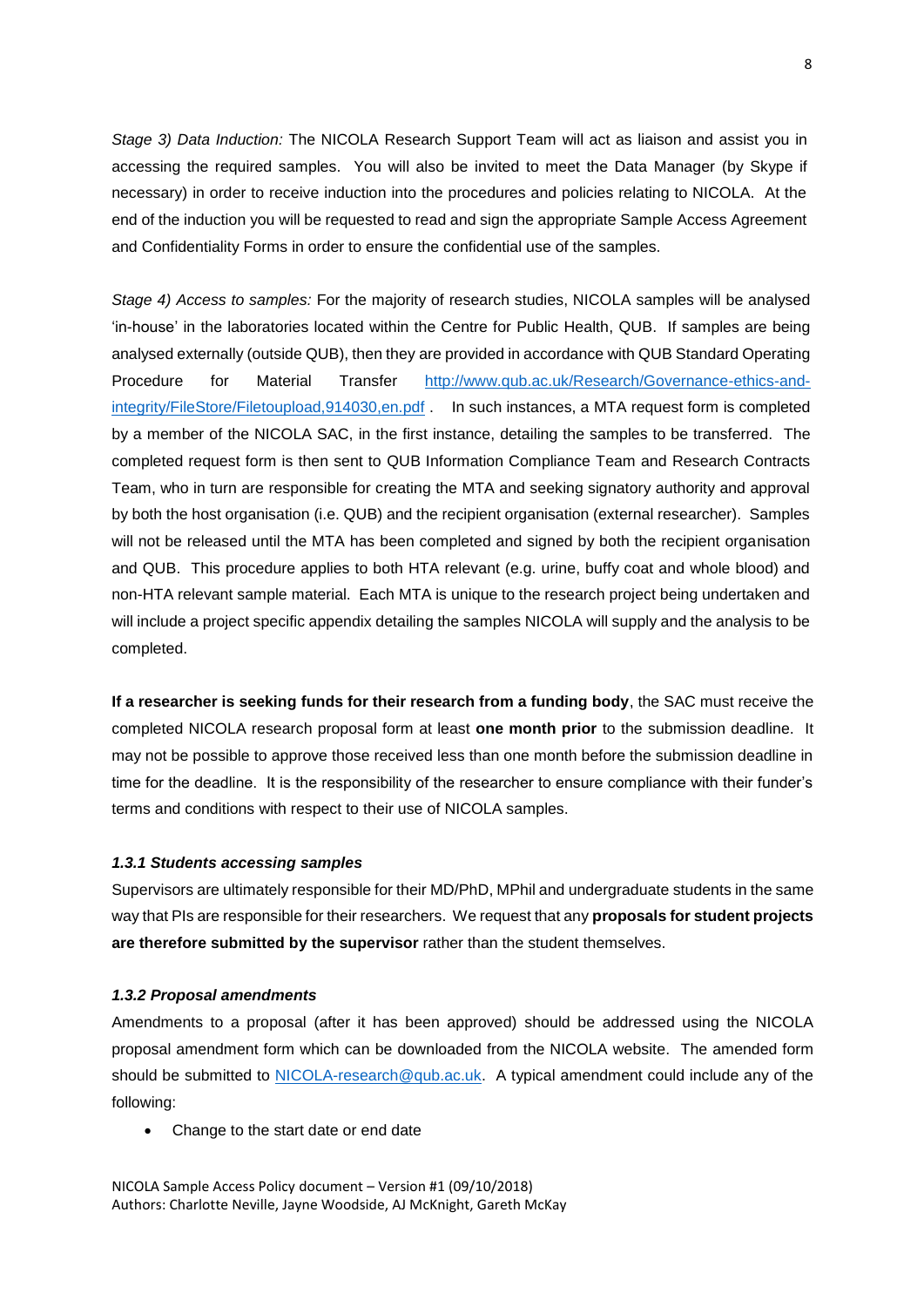- Change to the researchers accessing the data, additional researchers being added to the proposal
- Change in institution/affiliation
- Any additional data required
- Change in funding source

# <span id="page-11-0"></span>**1.4 Refusal of sample access**

Proposals for sample access may be refused by the SAC. Reasons for refusal include the following:

- Lack of availability of samples;
- Applicant not being a *bona fide* researcher as defined by the [UKRI](https://www.ukri.org/)
- The proposed work, in the view of the SAC, risks bringing the study into disrepute;
- The proposed work risks disclosure of identifiable information relating to any individual participant;
- In the view of the SAC, there is a conflict of interest in relation to the proposed project.
- The proposed outputs of the project are outside the scope of the NICOLA ethical approval, funders' terms and conditions or QUB policies and procedures.

# **1.5 Charges for access to existing samples**

NICOLA does not provide support for individual projects. Researchers will be expected to pay for access to the sample resource on a cost-recovery basis for their proposed research. Once a proposal has been approved and the applicant informed of the cost these will be non-negotiable. The costs will take into account the retrieval of samples, the number of samples, tests and/or data requested, and any, shipping costs (outward transfer and return). Costs will be determined on a project by project basis depending on the work involved and may be subject to VAT. For contributing members, the level of discount will be dependent on their contribution to NICOLA. Samples will not be provided until an invoice has been settled or a purchase order number is received by our finance department. Charges for accessing samples will be kept under review to ensure that it continues to represent an equitable, balanced and pragmatic approach.

# **1.6 Management of NICOLA samples**

The organisational structure of NICOLA is detailed in Appendix 1.

The NICOLA biological, clinical and genomic samples are governed specifically by the NICOLA Steering Committee (NSC), Sample Access Committee (SAC) and Research Support Team (RST) whose function is detailed below.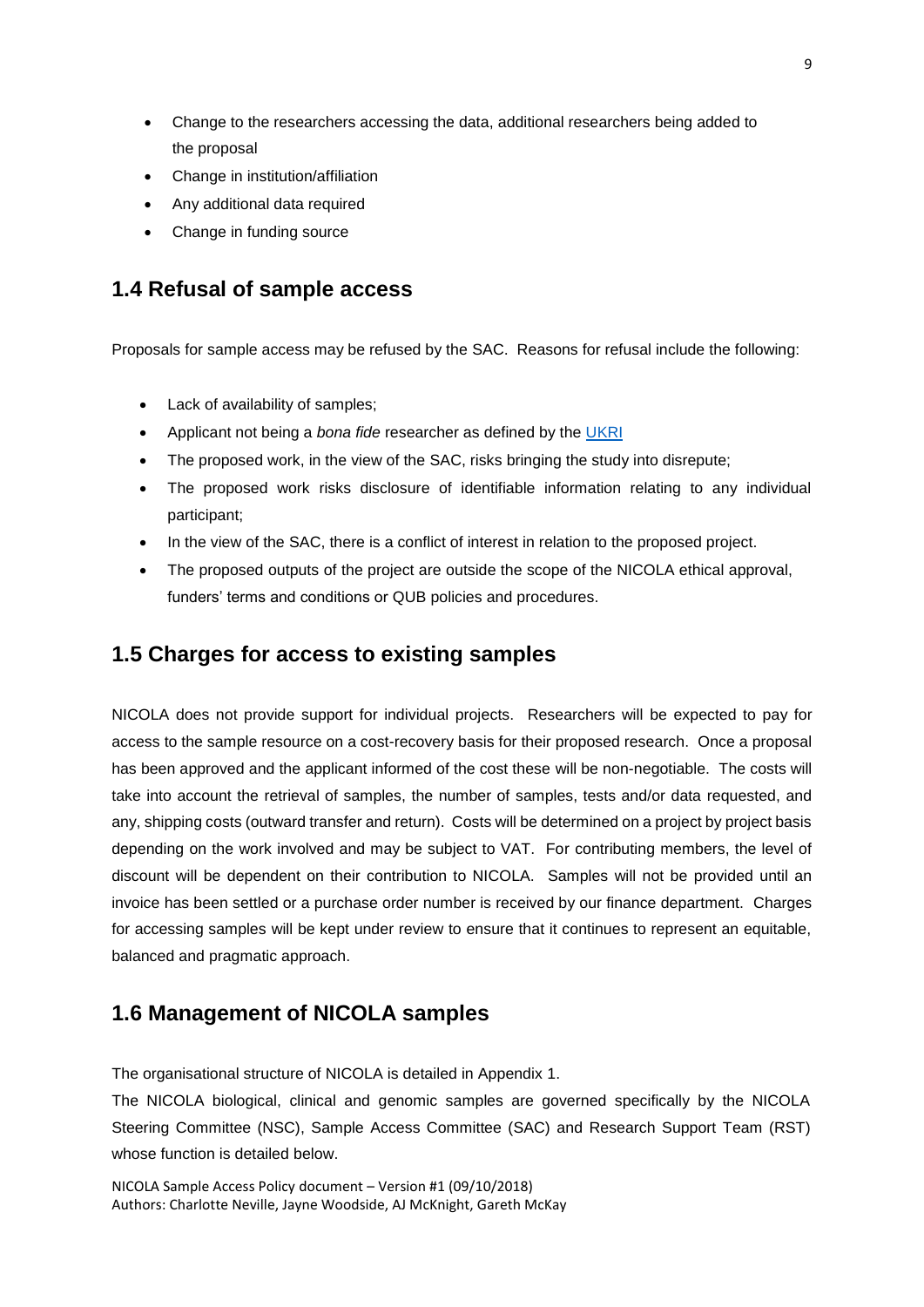# **1.6.1 NICOLA Steering Committee (NSC)**

The NICOLA Steering Committee provides oversight on all research carried out on study participants and on NICOLA data and advises on the best ways of optimising scientific potential. The NSC meets approximately five times per year and is chaired by Professor Frank Kee (NICOLA Scientific Director). Members of the NSC are made up of the various NICOLA work programme leads. Membership of the NSC is subject to change.

Current work programme leads are as follows:

- *Chronic illness, disability, biomarkers: Prof Frank Kee (QUB)*
- *Cognitive health: Bernadette McGuinness (QUB)*
- *Finance: Dr Mark McGovern (QUB) and Dr Chris Watson (QUB)*
- *Genomics: Dr Amy-Jayne McKnight (QUB)*
- *Mental Health & Health Services Research: Prof Michael Donnelly (QUB)*
- *Nutrition: Prof Jayne Woodside (QUB)*
- *Physical activity: Prof Mark Tully (Ulster University)*
- *Socio-economic and socio-demographic health, healthcare utilisation: Prof Dermot O'Reilly (QUB) and Dr Sharon Cruise (QUB)*
- *Social environment: Dr Paula Devine (QUB)*
- *Vision health: Dr Ruth Hogg (QUB)*

#### **1.6.2 NICOLA Sample Access Committee (SAC)**

The SAC currently comprises Prof Frank Kee, Prof Dermot O'Reilly, Prof Jayne Woodside, Dr Amy Jayne McKnight, Dr Paula Devine, Dr Charlotte Neville, Mrs Amanda Coulter and Mrs Angela Scott. This committee are responsible for reviewing and approving proposals for NICOLA which relate to accessing biological, clinical or genetics samples. The committee also provides oversight and guidance with any applications for sample access which raise specific issues.

### <span id="page-12-0"></span>**1.6.3 NICOLA Research Support Team (RST)**

NICOLA Sample Access Policy document – Version #1 (09/10/2018) The RST is led by the Data Manager who is responsible for maintaining the security of data and ensuring confidential access to data. The Data Manager ensures that the rules of the Data Access Policy are adhered to and that data is managed according to the Data Protection Act 1993 (superseded by General Data Protection Regulation [GDPR] from 25<sup>th</sup> May 2018) and is effectively protected against access by unauthorised individuals. The Data Manager carries the responsibility for the ongoing quality, integrity, security and accessibility of the data and is responsible for preventing the improper disclosure of information when stored, transmitted, received and archived. The Data Manager functions as a liaison between the Data Access Committee and the staff that carry out the data management tasks. The RST are responsible for managing and curating the research data generated from NICOLA. This includes cleaning NICOLA data received, validating linkages and performing other internal quality and validity checks, preparing documentation about the datasets, handling metadata, securely providing access to

Authors: Charlotte Neville, Jayne Woodside, AJ McKnight, Gareth McKay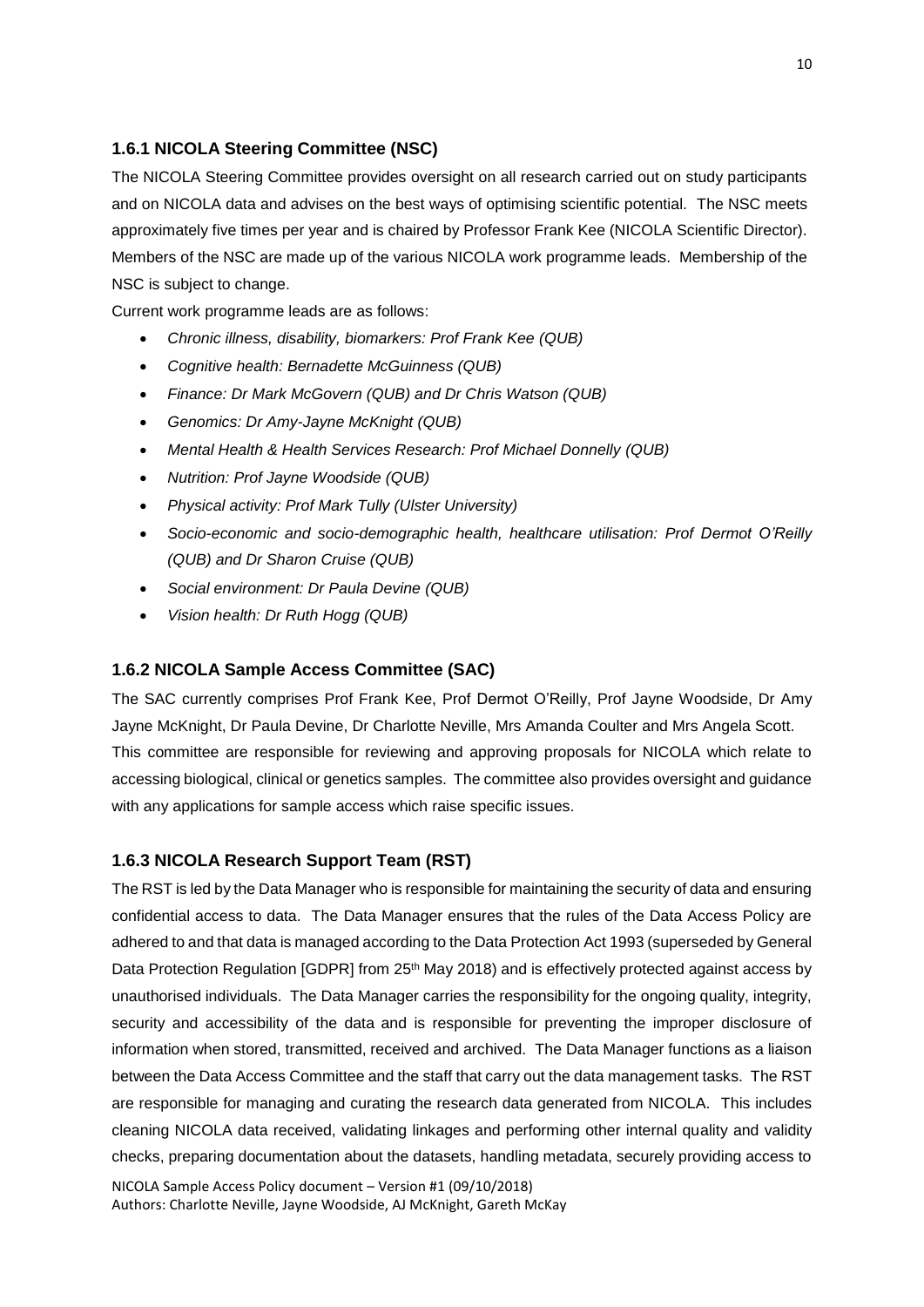the NICOLA data resource, archiving data, screening output data for statistical disclosure control (appendix 4) and syntax files generated by researchers and incorporating newly derived variables into the original dataset.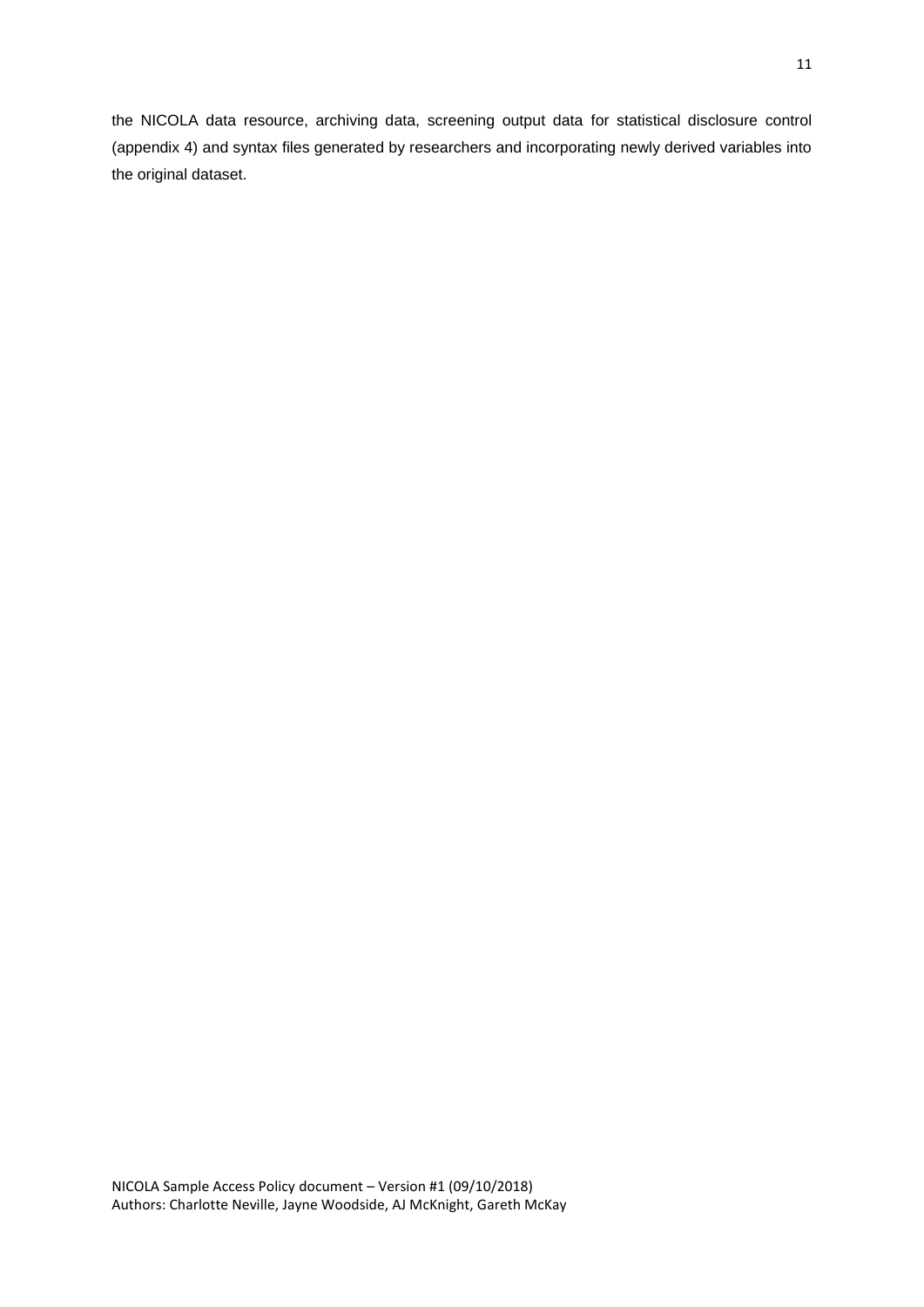# **2 Types of samples**

A wide range of biological, clinical and genomic samples have been collected as part of the NICOLA health assessment (Wave 1). Details of samples are as follows:

#### **Biological Samples**

A maximum of 50 mL of blood was taken at baseline (Wave 1) from each participant (where possible) and allocated into the following sample tubes: Serum: 4 x 5 mL PAXgene for RNA: 1 x 2.4 mL Glucose: 1 x 4 mL Plasma: 4 x 6 mL

Additional samples taken from participants at baseline included: Blood spot (Protein Saver 903 and Guthrie cards) DNA and RNA Urine samples (3 x 1 mL)

# **2.1 Potentially identifying data**

It is important to protect the confidentiality of the NICOLA sample resource, the integrity of the samples and the availability of the samples. Please be aware that if you are generating low frequency variants or clinically actionable variants then this data is potentially identifiable.

# **3.0 Sample Provision**

#### **3.1 Sample Access process**

If NICOLA samples are being analysed in-house (i.e. Centre for Public Health laboratories, QUB) a member of the NICOLA SAC will organise laboratory induction, advise you on any specific procedures for accessing the samples, administer the necessary paperwork (such as confidentiality forms) and ultimately provide you with the requested samples. If the samples are being analysed externally, a Material Transfer Agreement (MTA) will have to be set in place between the external organisation and QUB Information Compliance Unit and Research Contracts Team. Once the MTA has been agreed and signed off by both the host organisation (i.e. QUB) and the recipient organisation (i.e. researchers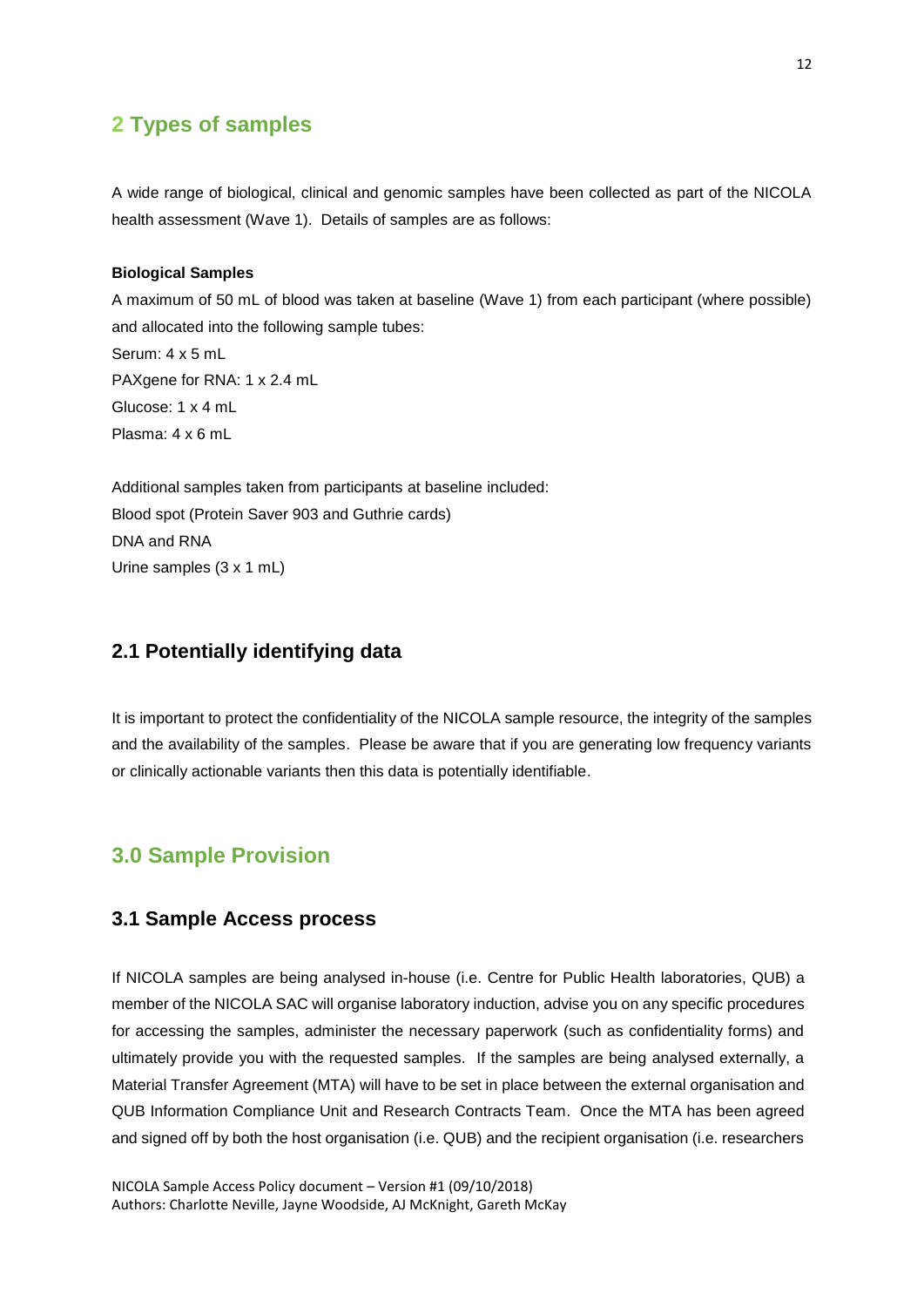institution), you will be contacted to confirm a suitable date for the shipping of the requested samples and will also send you a spreadsheet detailing the samples.

# **3.2 Confidentiality form**

Protecting the confidentiality of the study participants is a primary concern of the NSC. This is a particular issue as NICOLA is a regionally based study. The principal investigator and any member of their team who will directly access data generated from sample analysis will be requested to adhere to a number of clauses regarding confidentiality which will be explained during the induction process.

# **4. Summary of researcher responsibilities**

This section summarises the main responsibilities of any researcher wishing to work with the NICOLA samples (biological, clinical or genetic). The same rules apply to *all* researchers regardless of whether they are a member of NICOLA staff, a new collaborator or a long-term collaborator.

#### **4.1. Project proposals**

If the NICOLA SAC notices project overlap when approving projects they may suggest possible collaborations but the researcher is under no obligation to act on this: this is a suggestion rather than a pre-requisite of project approval. Once the project is agreed, the NICOLA Steering Committee can publish the title, name(s) and affiliation(s) of the principal investigator(s), the lay summary and the scientific abstract of any research for which access to NICOLA samples and/or data has been granted, and can add information regarding the status of the project.

#### **4.2. Funding**

All projects undertaking sample analysis must be appropriately funded. Full details of funding should be documented in the research proposal form.

Please submit your online proposal at least one month prior to any funder's deadline date. Our finance team need sufficient time to be able to provide you with any appropriate costings e.g. cost of sample analysis. We request that any negotiations with funders MUST include the NICOLA SAC at all times.

The researcher must send the SAC a copy of the final submitted grant, the award letter and any other relevant documentation when it is received; once funding is approved, the SAC will arrange a set-up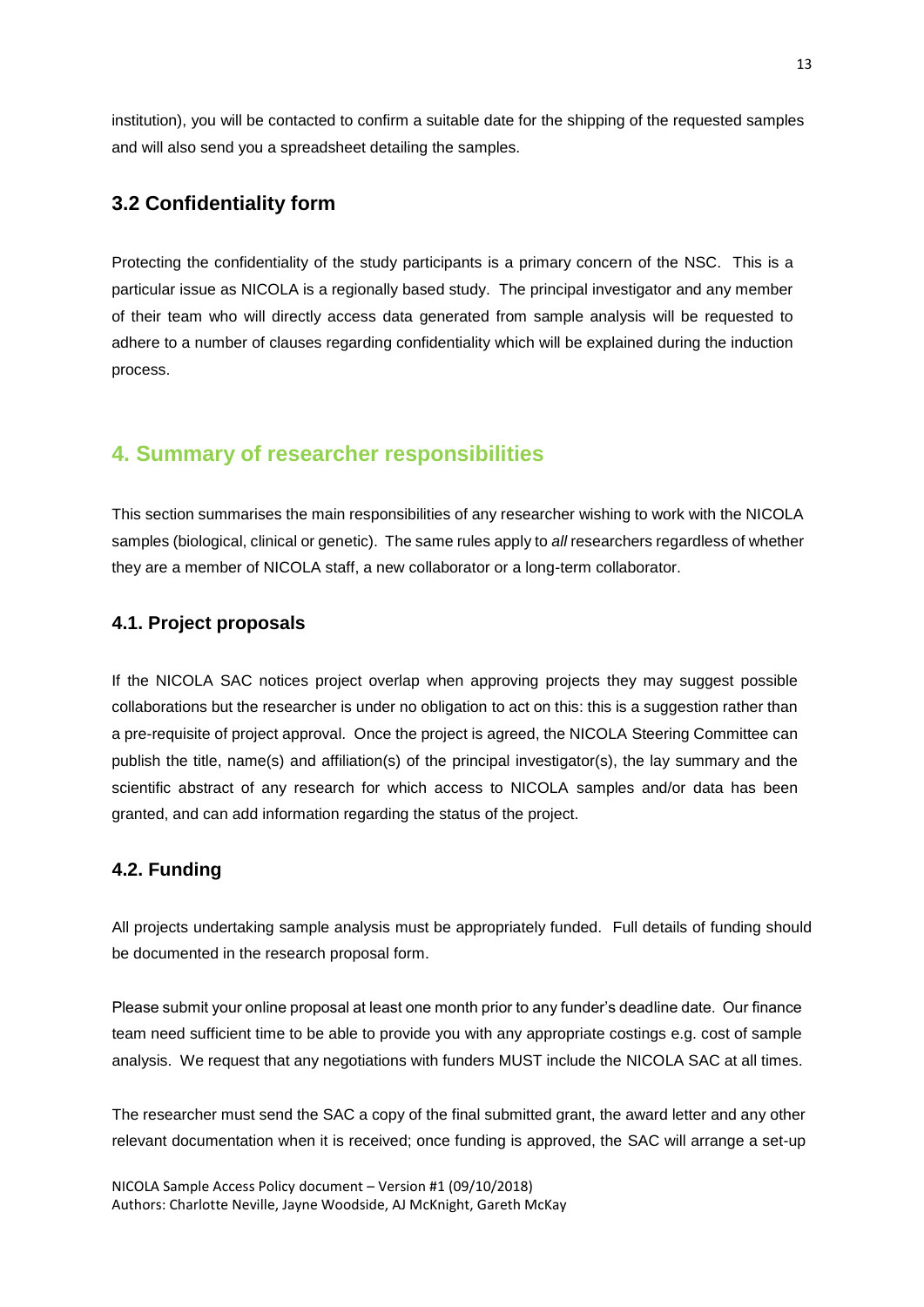meeting in order to agree the objectives, timetable and laboratory facilities (if required) required to meet the grant commitments. This will be followed by a 6 monthly update report to ensure the milestones are being met along with further meetings to discuss progress. The PI must make every effort to attend the meetings and submit the required reports. It is the researcher's responsibility to ensure there is no conflict between their funder's terms and conditions and the NICOLA DTA/MTA where applicable.

#### **4.3. Sample access**

Researchers must adhere to the NICOLA sample access policy, data access policy and confidentiality form at all times. Researchers must also comply with the terms of the NICOLA [DTA/MTA](http://www.bristol.ac.uk/alspac/researchers/data-access/forms/documents/appendix-4-data-transfer-agreement.pdf) where applicable. Current and future access to the NICOLA resource is at risk if any researcher is found to be breaking these rules. In particular, samples and data generated from sample analysis must NOT be shared with any other researchers. Serious breaches of data access rules will be prosecuted to the full extent of the civic or criminal law.

#### **4.4. Confidentiality/security breaches**

Any breaches of sample or data security must be reported immediately to the Operations Management Group (OMG). Examples of sample security breaches include (but are not limited to):-

- Any unauthorised person (i.e. who has not signed a sample access and/or data access agreement for the relevant samples) gaining access to the NICOLA samples;
- Disclosure of sample locations to unauthorised persons;
- Samples being analysed for a different purpose than what was originally stated in the research proposal
- Samples or generated data from the sample analysis being sent or shared with a different party than what was originally stated in the research proposal
- Failure to return all data generated from sample analysis to the NICOLA data manager
- Failure to carry out secure storage and transfer of data generated from sample analysis
- Failure to comply with any of the statements as detailed in the Sample Access and Data Access Confidentiality Agreement.

# **4.5 Data from biological, clinical and genomic samples**

NICOLA Sample Access Policy document – Version #1 (09/10/2018) Authors: Charlotte Neville, Jayne Woodside, AJ McKnight, Gareth McKay We aim to ensure that data generated from the analysis of samples from NICOLA participants are made available as soon as possible after laboratory assays have been carried out and data cleaning is complete. All potential identifiers are removed and disclosure risks are considered such that data may be grouped where appropriate.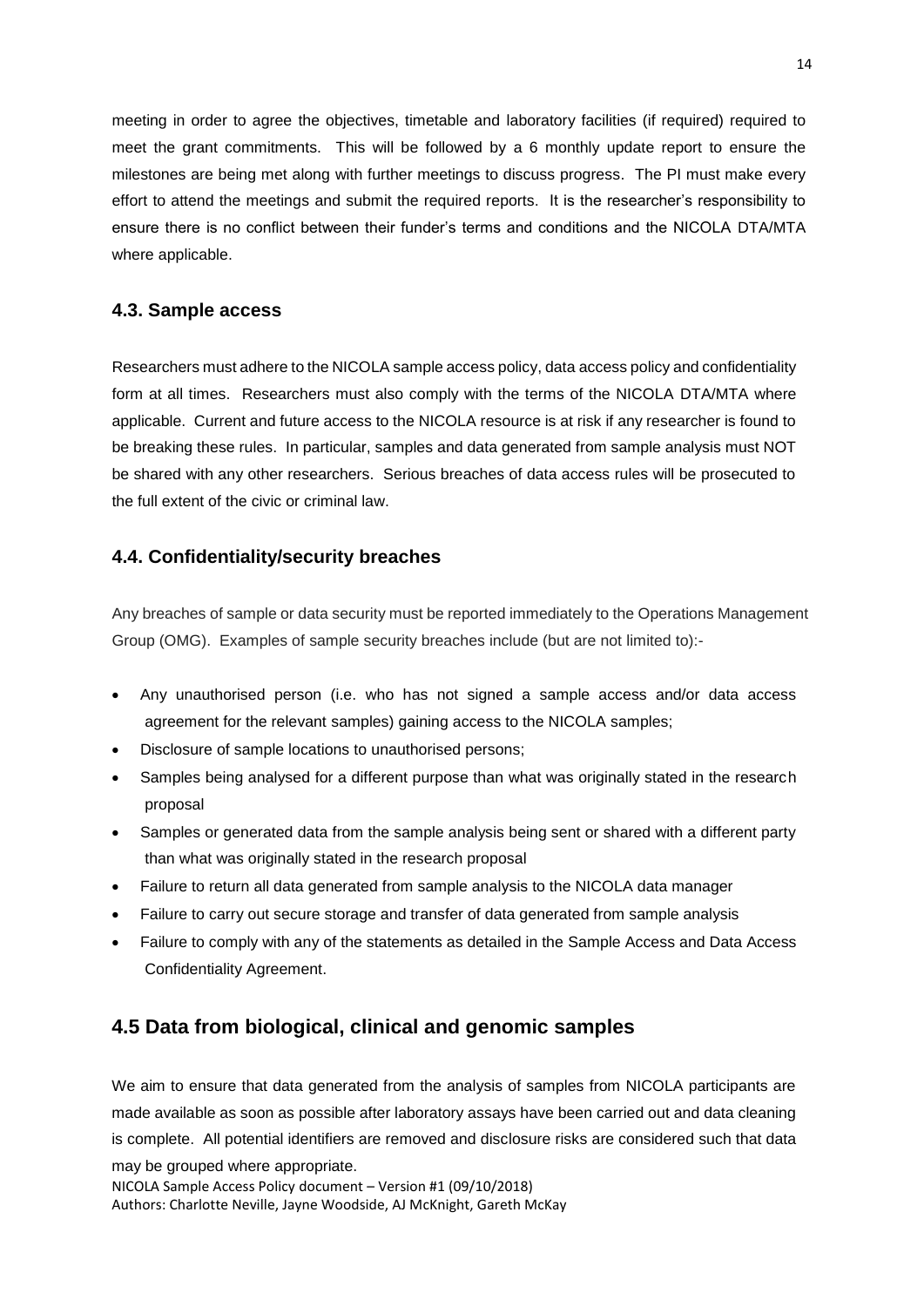### **4.6 New variables and derived variables**

<span id="page-17-0"></span>Any new variables or derived variables (such as newly derived variables coming from secondary analyses) created as part of any research project involving analysis of biological, clinical or genetics samples must be lodged with the NICOLA RST after an agreed period of time for archiving and/or merging with the main data resource, along with appropriate documentation detailing laboratory methods (including quality control measures, coefficients of variation for assays, specialist equipment used), and how the respective variables were created and associated syntax/code. The derived variables will be made available to all researchers after those who were responsible for creating the derived variables have published their own work or no later than 24 months after completion of the research analysis (whichever falls sooner); authors must acknowledge the researcher responsible for creating the derived variables in all research outputs. If you fail to complete this request and we receive a specific request from another researcher to access that data, we will contact you. We would then expect you to fulfil the request within 4 weeks. Failure to return data or samples as required to the study or failure to provide the necessary details regarding the creation of the new or derived variables at this point may risk your future access to the resource and may result in any further applications to access NICOLA data and/or samples being suspended until the issue is resolved. If considered appropriate, the NICOLA RST may carry out independent checks and/or validation of the data and results to ensure the continued data integrity and reliability of the study findings.

# **4.7 Intellectual property**

QUB has ownership over the NICOLA resource in its entirety, including any data generated from the analysis of biological, clinical and genetics samples. As such, any requests to access NICOLA samples must be made through the NICOLA SAC. Any data generated as a result of analysis through an approved proposal must remain within the NICOLA resource to encourage ongoing use by the research community.

The Recipient must not share any data or biosamples related to, or derived from, the NICOLA Study with any third party, including (but not limited to) collaborator institutions or commercial organisations.

For the avoidance of doubt the resources provided under this Agreement are not provided for commercial use. However it is acknowledged that its use for research purposes may generate new foreground Intellectual Property. Should the Recipient develop any invention or technology (including any related Intellectual Property) from its use of the resources provided under this Agreement ("Study Inventions") then it hereby agrees to: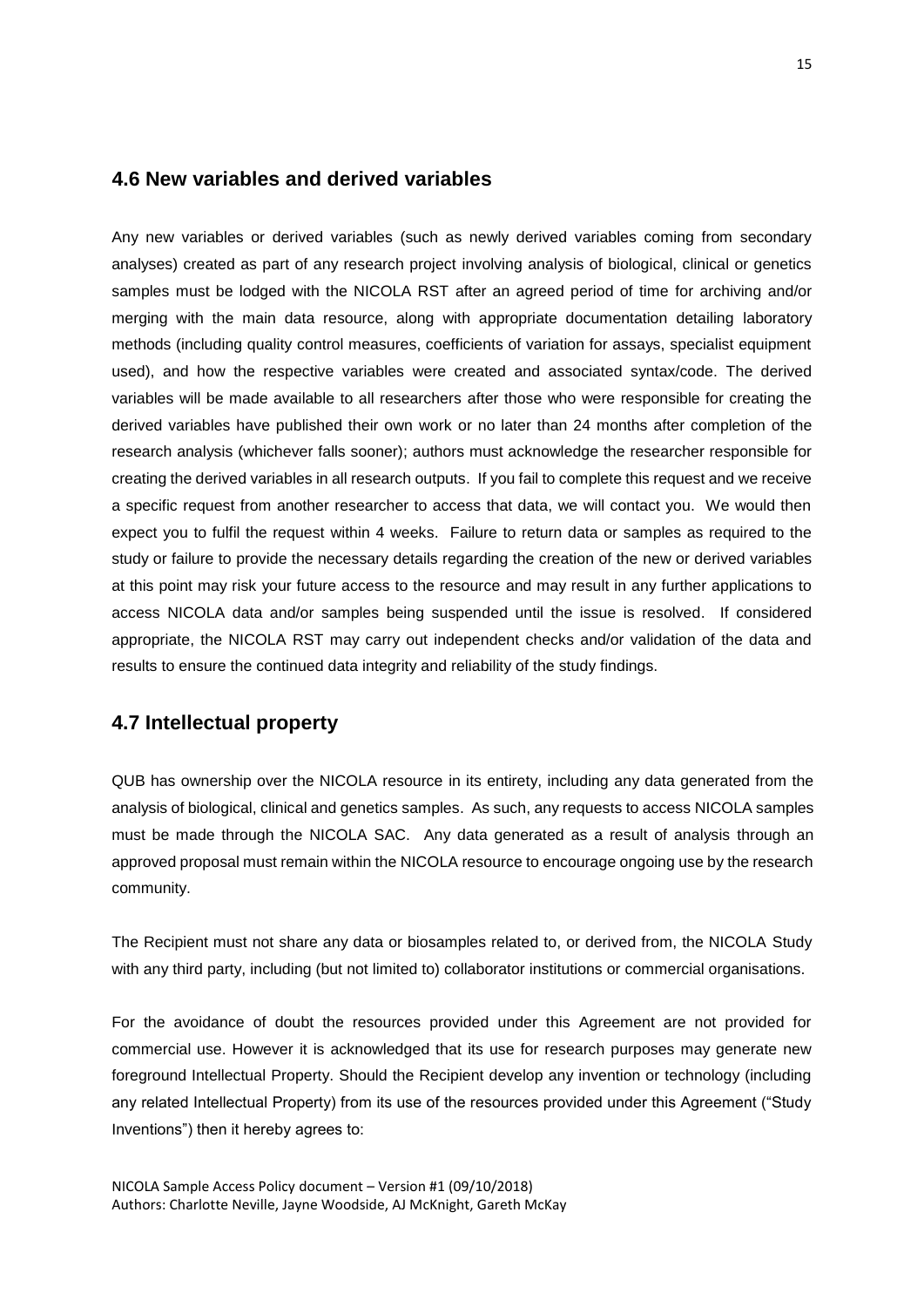- i) Make QUB aware of such Study Inventions promptly upon their disclosure internally to the technology transfer office or similar unit in the Recipient organisation;
- ii) Provide QUB with a summary of the intended exploitation strategy for such Study Inventions;
- iii) Grant to QUB an irrevocable, perpetual, world-wide, royalty-free licence to use the Study Inventions for the purposes of academic teaching and academic research, including noncommercial research projects funded by a third party; and
- iv) In consideration of QUB's valuable contribution to the Study Inventions by its provision of the resources supplied under this Agreement, that should the Study Inventions generate any revenue from its use, exploitation, or commercialisation, then the Recipient hereby agrees that QUB shall be entitled to participate and share in the revenues arising from the Study Inventions. The Recipient agrees that, prior to the exploitation or licensing of any Study Inventions, the Parties shall meet to negotiate and agree an appropriate revenue share and payment terms for and to QUB.

In the event that the Recipient cannot provide an exploitation strategy for Study Inventions (under Clause 4.5 (ii) above), or does not wish to exploit commercially such Study Inventions, then it hereby grants to QUB the option to take assignment of the Study Inventions which QUB may itself, directly or indirectly and without limitation, seek to exploit commercially. Such assignment agreement shall include an appropriate revenue share back to the Recipient, under such terms as the Parties may agree between them at the time of the assignment.

### **4.8 Publications and dissemination of research data and results**

#### **4.8.1 Peer reviewed papers and other research output**

All full papers must be sent to the NICOLA RST for approval (email: nicola-research@qub.ac.uk) along with a completed papers checklist (available on the NICOLA website) at least 28 days *prior* to journal submission. This includes any research output being placed in the public domain (for example working papers or non-peer reviewed papers). Conference abstracts do not have to be submitted prior to the conference but must be sent to the Research Support Team prior to being published in conference proceedings or journals. All papers will be read to check that participant confidentiality is protected and to ensure that the paper will not bring the study into disrepute. The RST will also be checking for compliance with the NICOLA publication guidelines (as detailed within the NICOLA papers checklist) including correct insertion and accurate description of NICOLA affiliations, ethical approval and acknowledgments. Researchers will be notified in writing regarding the suitability of each paper for publication (in respect of the above criteria) and if any changes are required to the paper. Further details regarding the process used for screening NICOLA publications are provided in Appendix 5. The RST reserves the right to require that any paper which could potentially breach the confidentiality of any NICOLA participant(s) be withheld from submission for publication. The RST will work with the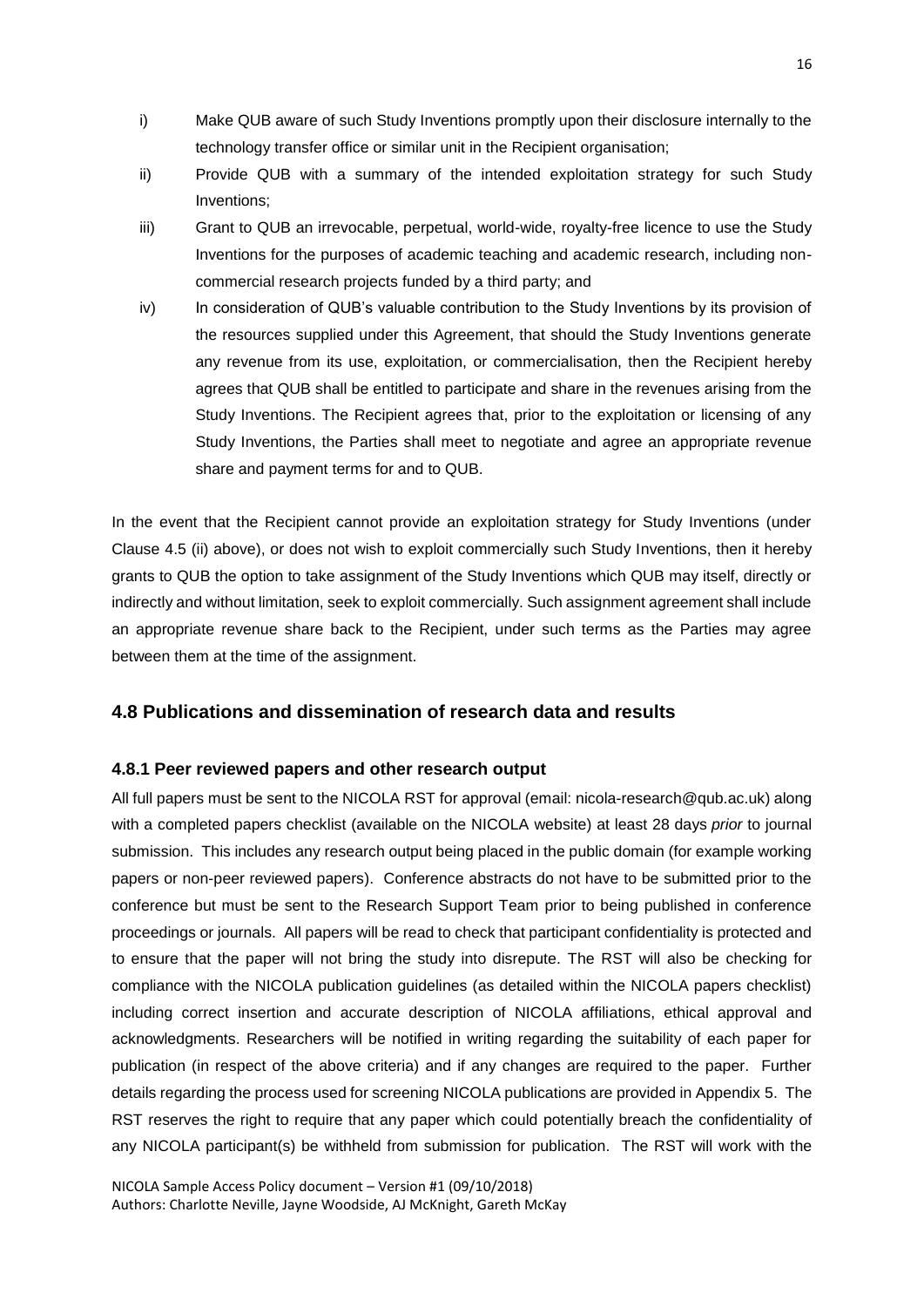authors to overcome such breaches. If the researcher submits such publications regardless, the Steering Committee will attempt to prevent publication. Failure to comply with these guidelines may lead to a restriction in future access to NICOLA data or samples.

The RST may also provide advice and feedback to authors where we feel this may be helpful but their role is not to provide formal peer review. Uptake of any feedback from the RST is solely at the discretion of the authors. Under all circumstances the NICOLA Steering Committee reserve the right to submit letters or papers for publications in response to any paper to explain study procedures or to express a coherent scientific argument. Any appeals against a decision by the RST regarding publication will be directed to the NICOLA Steering Committee.

In some cases, it may be appropriate for members of the NICOLA research team to be invited to be co-authors (and invitees may or may not wish to accept co-authorship). Further details regarding requirements for NICOLA papers along with some accompanying notes are available with the papers checklist. Researchers must inform the NICOLA RST when a paper has been accepted and also send an electronic copy of the final published version to the RST at the following email address: nicolaresearch@qub.ac.uk.

A list of publications arising from NICOLA will become available on the NICOLA website in due course.

#### *4.8.1.1 Rules on Open Access*

#### **4.8.1.1a Papers**

NICOLA fully supports the Wellcome Trust and the UKRI policies on open access. In summary, this means that if a) the specific research presented in a paper is wholly or partly funded by the Wellcome Trust or b) any contributing author is wholly or partly funded by the Wellcome Trust (via salary or fellowship/studentship) any publication must be made open access. It is the senior author's responsibility to ensure that any papers published comply with this policy. It is the responsibility of the grant-holder under part a) above or the individual author(s) under part b) above to cover the costs of making a publication open access. Please see the [Wellcome Trust website](http://www.wellcome.ac.uk/openaccess) for more information. If your research is wholly or partly funded by the one of the research councils in the UKRI you are required to make your research paper Open Access and by publishing in a compliant journal. Please see the **UKRI [website](http://www.rcuk.ac.uk/research/openaccess/)** for more information. For papers that include authors / co-authors from QUB, a copy of the accepted paper must also be uploaded (by the QUB author) onto PURE, QUB open access institutional repository within 3 months of journal acceptance.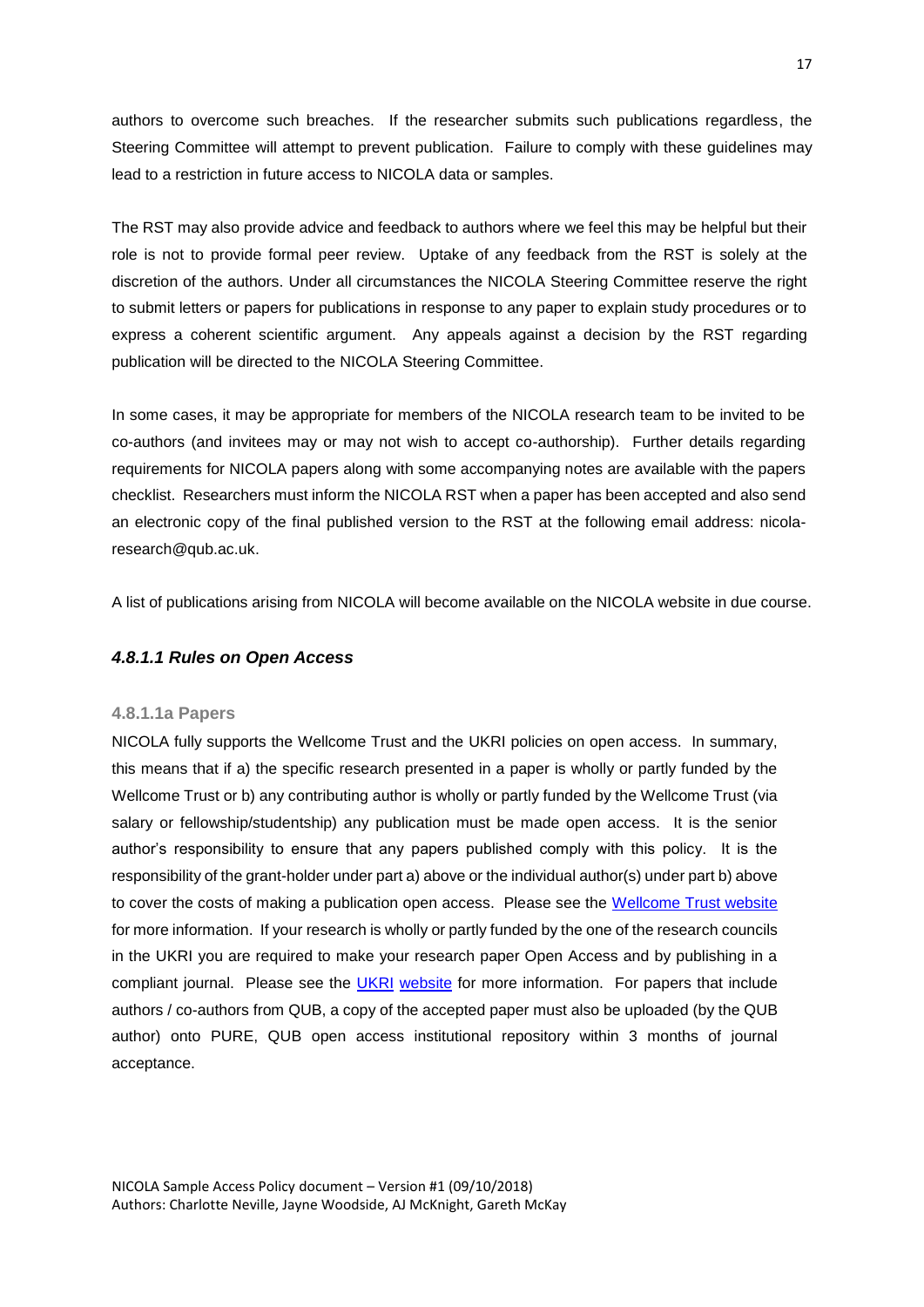Please note that secondary analyses of NICOLA data that is not funded by the Wellcome Trust nor has any contributing author supported by the Wellcome Trust does not need to comply with the Wellcome Trust policy, however, NICOLA would encourage this wherever possible.

#### <span id="page-20-0"></span>**4.8.1.1b Data – individual journal policy**

A number of journals request that datasets used in a publication are deposited in publicly available resources. Our data management policy does not permit this beyond summative data or data that will be deposited in the UK Data Archive and Dementias Platform UK (DPUK).

#### **4.8.1.1c Data – individual funder policy**

It has also come to our attention that some funders are also requesting that data be made publicly available. Our data management policy does not permit this beyond the data that will be deposited in the UK Data Archive.

#### **4.8.2 Theses**

We request that an electronic copy of any theses that use NICOLA data is provided to us as soon as possible after a degree is awarded. Please note that any images within an electronic thesis require copyright approval.

#### **4.8.3 Reports and other publications**

We request that an electronic copy of any reports and other publications that use NICOLA data is provided to us as soon as possible.

#### **4.8.4 Conference Proceedings**

Conference abstracts do not have to be submitted to the NICOLA RST prior to the conference but must be sent to the RST prior to being published in conference proceedings or journals.

# **4.9 The Media**

All press releases on research arising from the study must be written in conjunction with the NICOLA RST and under the guidance of QUB communications team. We reserve the right to publish press releases on certain articles and expect the lead author of the article to agree the press release with the NICOLA RST and to be available to deal with media enquiries and interviews. We may also ask authors to prepare a précis of important papers and/or lay-summaries to include in reports to funders and future applications for core funding.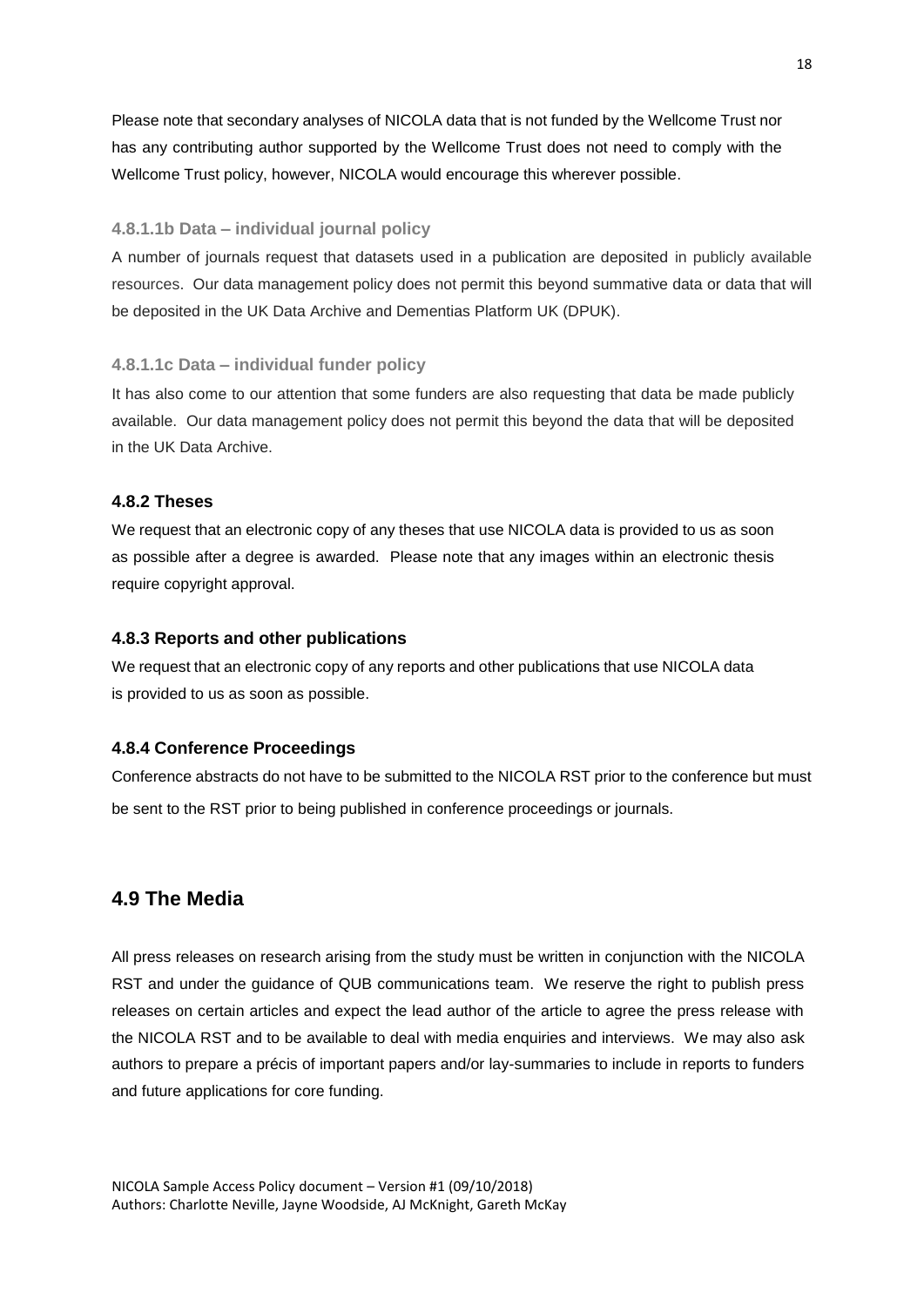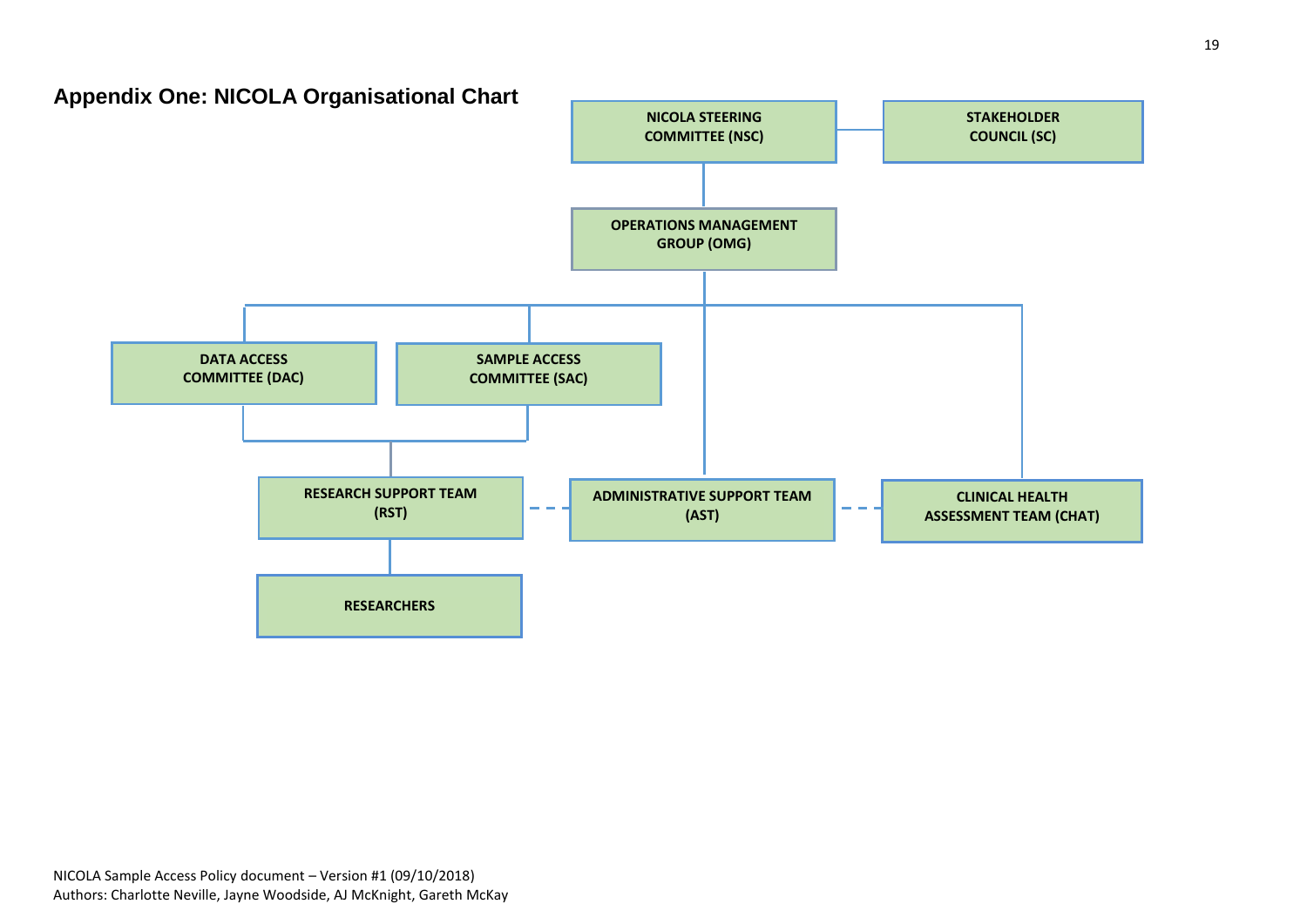# **Appendix Two: Flowchart showing the process of applying for access to NICOLA samples (applicant version)**

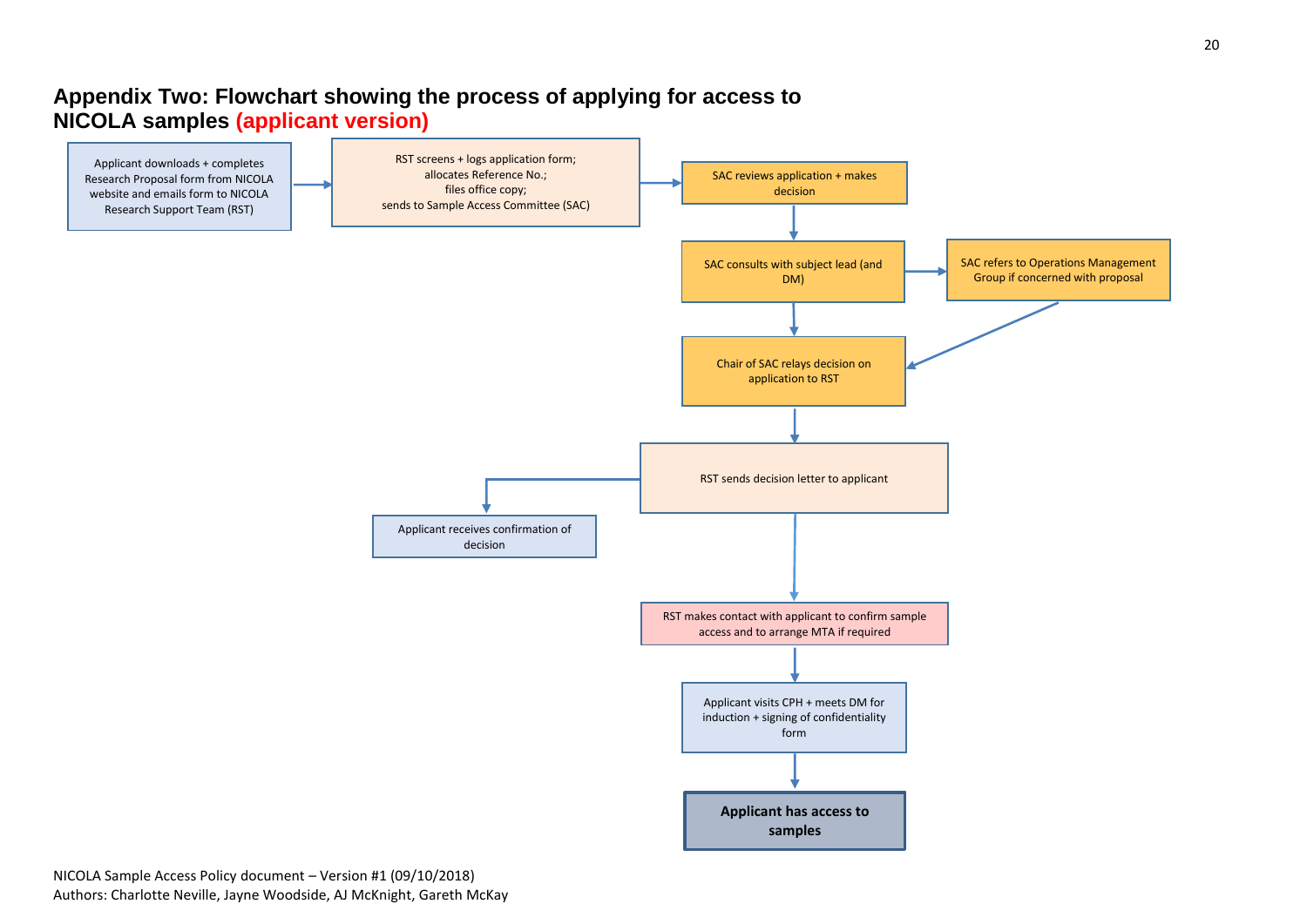# **Appendix Three: NICOLA Sample Research Proposal Review Form**

| <b>SCORE</b>                      | <b>INDICATORS</b>                                                                                                                                                                                                                                                                                                          |
|-----------------------------------|----------------------------------------------------------------------------------------------------------------------------------------------------------------------------------------------------------------------------------------------------------------------------------------------------------------------------|
| <b>Excellent quality research</b> |                                                                                                                                                                                                                                                                                                                            |
| 10                                | Exceptional                                                                                                                                                                                                                                                                                                                |
| 9                                 | Excellent research which is (or will be) be at the forefront<br>internationally. Addresses very important medical or scientific<br>questions. Likely to have a high impact on medical practice, or on the<br>relevant scientific field.                                                                                    |
| Good quality research             |                                                                                                                                                                                                                                                                                                                            |
| 8                                 | Good, bordering on excellent                                                                                                                                                                                                                                                                                               |
| $\overline{7}$                    | Good quality research which is internationally competitive and at the<br>forefront of UK work.<br>Important research which will be highly<br>productive, and likely to have a significant impact on medical<br>practice, if applicable.                                                                                    |
| 6                                 | Good quality research, on the border between national and<br>international standing.                                                                                                                                                                                                                                       |
| $\overline{5}$                    | Good quality research which is at least nationally competitive.<br>Addresses reasonably important questions and will be productive.<br>Good prospects of making some impact on medical practice, or on<br>the relevant scientific field. Any significant concerns about the<br>research approach can be corrected, easily. |
| <b>Potentially useful study</b>   |                                                                                                                                                                                                                                                                                                                            |
| 4                                 | Potentially useful, bordering on good quality research.                                                                                                                                                                                                                                                                    |
| 3                                 | Research plans which contain some good ideas or opportunities, but<br>which are very unlikely to be productive and/or successful. Major<br>improvements would be needed to make the proposal competitive.                                                                                                                  |
| Unacceptable                      |                                                                                                                                                                                                                                                                                                                            |
| $\overline{2}$                    | Potentially useful in some aspects, bordering on unacceptable in<br>others.                                                                                                                                                                                                                                                |
| 1                                 | Serious scientific or ethical concerns. Should not be approved.                                                                                                                                                                                                                                                            |

| <b>NICOLA Project Number</b>                        |  |
|-----------------------------------------------------|--|
| Quality                                             |  |
| Importance                                          |  |
| Impact                                              |  |
| <b>Overall use of the NICOLA</b><br>sample resource |  |
| Total score (out of 10)                             |  |
| <b>Comments</b>                                     |  |

**Signed: ……………………………………...**

**Date: ……………………………………...**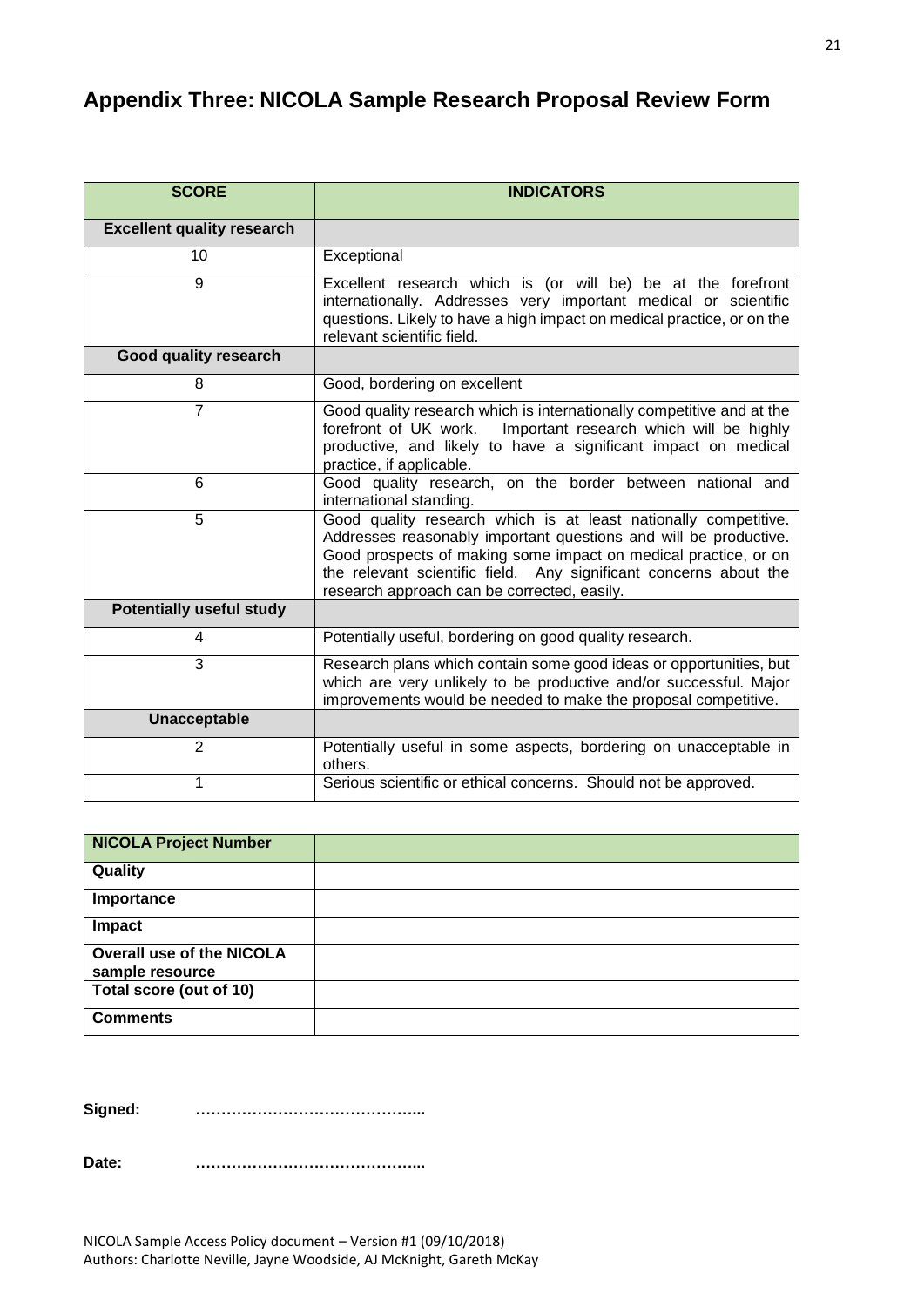# **Appendix Four: Flowchart showing the process for Statistical Disclosure Control (SDC) screening of NICOLA outputs created in the safe setting**

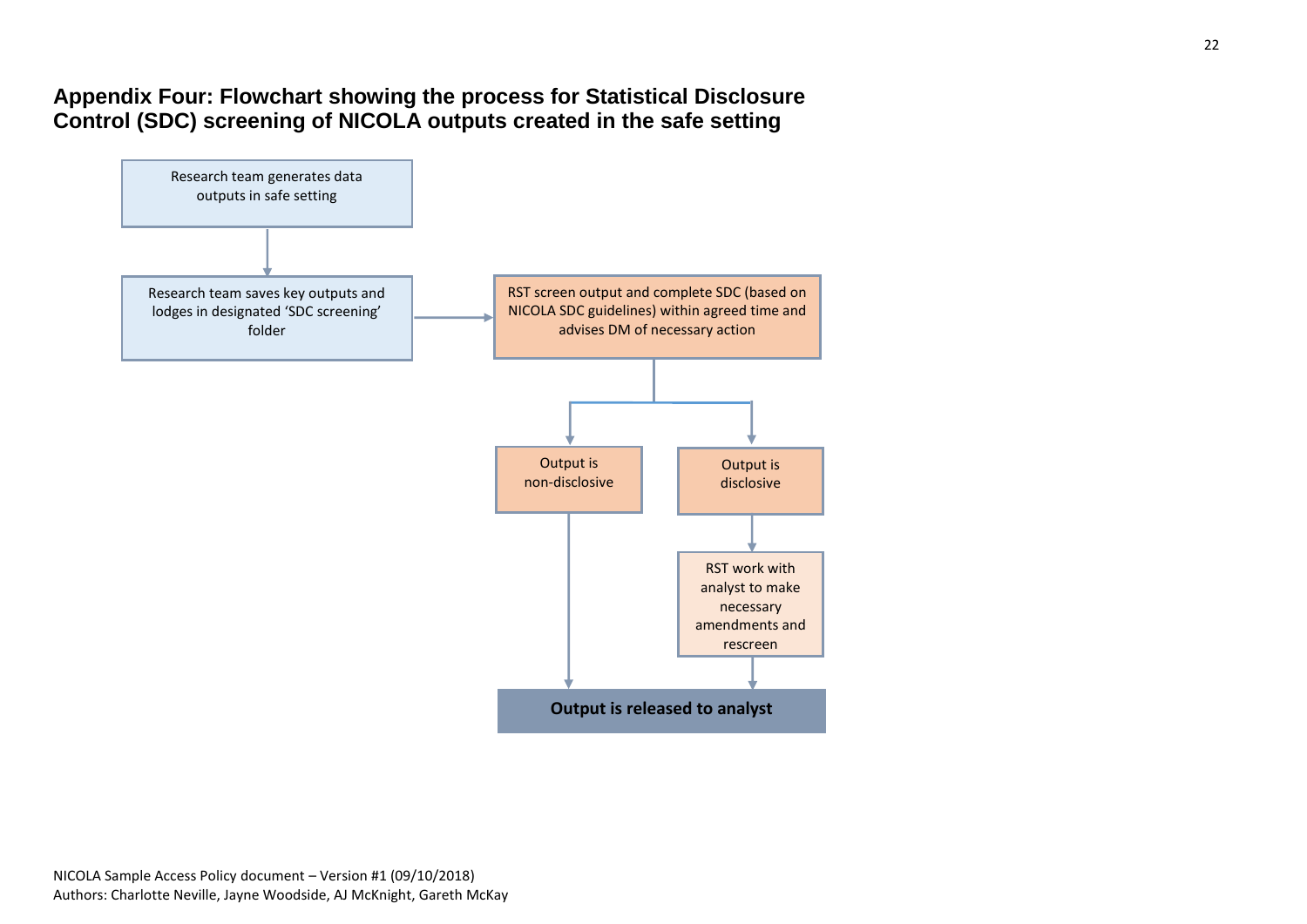# **Appendix Five: Flowchart showing the process for the screening of NICOLA publications**